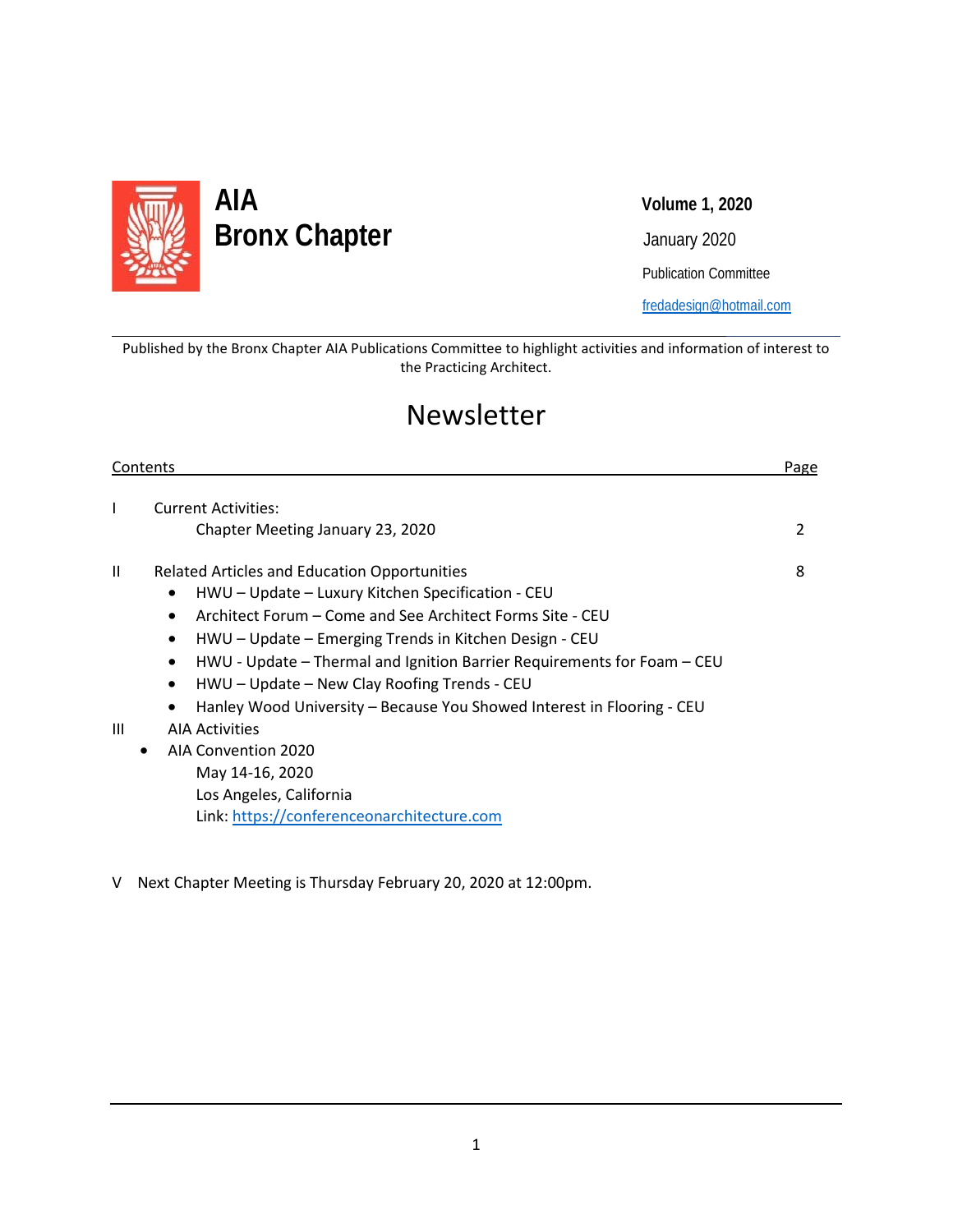**I Current Activities: Chapter Meeting January 23, 2020**



January 23, 2019

Meeting Minutes

Meeting began at 6:16pm

Attendees Guests Antonio Freda Jerin Lisha Julian Misiurski Frank Molinini Marty Zelnik

Ofe Clarke **Floodproofing.com** Robert Esnard Owen Gechter, CFA -Flood Mitigation Specialist

#### Agenda / Discussion:

1. Owen Gechter – a Flood Mitigation Specialist from Floorproofing.com, presented a seminar on "Flood Plane Design and Floodproofing of Properties". Owen utilized slides, a few videos and physical samples to illustrate the objectives and issues concerning flood control and their regulations. He outlined the two main techniques of floodproofing structures as well as how they are utilized and regulated within the country, emphasizing the North East. He also described three kinds of flood zones designated as Special Flood Hazard Areas (SFHA) where most of the buildings in our area are generally located:

- Zone A. High flood possibility area usually in low waterfront areas.
- Zone B. Moderate flood risk area in a tidal area or slightly above mean high water level.
- Zone X. Low flood risk area usually high ground and away from water-front areas.

Depending on location, the kind of mitigation for flood protection will vary based on the zone the structure is in, as well as the specific mitigation technique, will either reduce or increase the cost of insurance.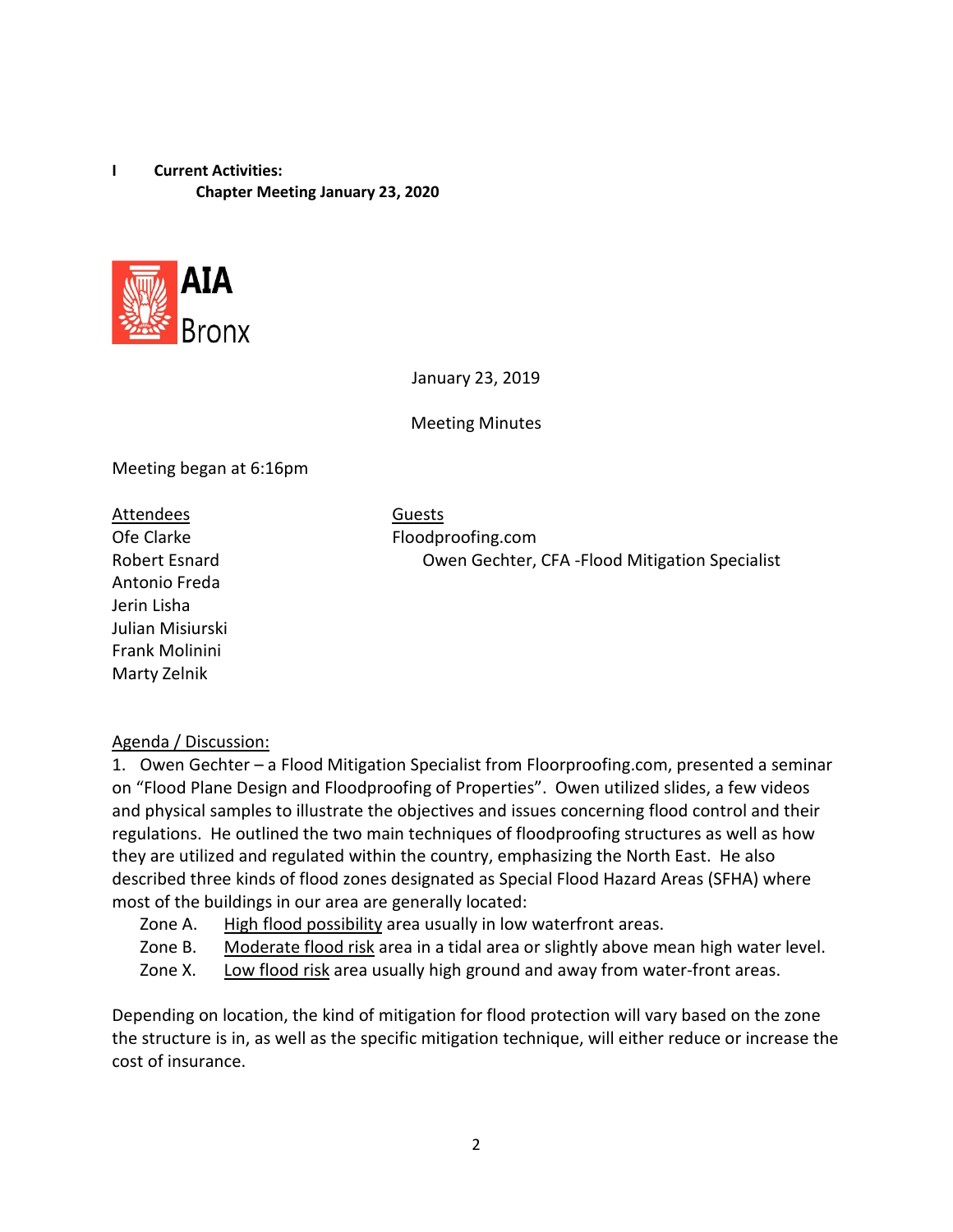There are two main approaches to floodproofing:

- **Wet floodproofing**
- **Dry floodproofing**

**Wet Floodproofing** – consists of utilizing a series of manufactured and International Code Counsel (ICC) certified vents. The concept is to protect structures and homes during floods by preventing hydrostatic pressure buildup which can destroy a wall or foundation. This technique allows flood water to freely flow through an enclosure such as a crawl space, garage or building supports without water pressure and creating damage. These vents are installed around the perimeter walls or enclosures of a structure allowing water to enter in or out of a structure depending on the direction of flow. A key element for design effectiveness is to not only allow the flow of water, but to allow debris and sediment to pass through the vents. This type of flood control is not used for commercial industrial or community facilities as these uses cannot effectively function or be restored after water has passed through them. The vent location is very important, in that it must be within a minimum of one foot above the mean high-water level of any specific site. This will allow the vents to be activated when there is a serious flood event, and as the flood water recedes, allowing the property to dewater.

**Dry Floodproofing** – is where a structure is protected by allowing it to be functional, dry and operational during any flood event. The flood proofing timing is to wait until the last possible moment before a flooding event occurs. Then the structure is enclosed with a temporary or a permanent barrier to keep it dry throughout the event. There are six general dry floodproofing techniques to protect a property:

- a) Point of use Flood Barriers Utilize flexible and economical materials, that can be stored and packaged in small volumes, at their Point of Use, such as at a door to a garage or tunnel. These barriers are flexible, made of plastic or tarp that can be rolled out or folded into place manually, when a flood event occurs.
- b) Door, Window or Vent Barriers These are more expensive and, in some cases, requiring significant personnel to install them. They are usually rigid panels made to enclose a structure or building by taking rigid elements that are secured with screws, latches and connections to cover doors, windows, vents and any other openings to completely enclose a structure preventing water from entering.
- c) Flood Logs A modular system components that are installed by personnel that stacks and locks in place to withstand high velocity water loads, as well as, resist high impact forces. Physically they are interlocking elements that are thick, from several inches to a foot wide to resist strong hydrostatic forces.
- d) Perimeter Flood Barriers Portable and reusable flood barriers made of flexible, usually recyclable materials, that are used instead of the traditional sandbags. This method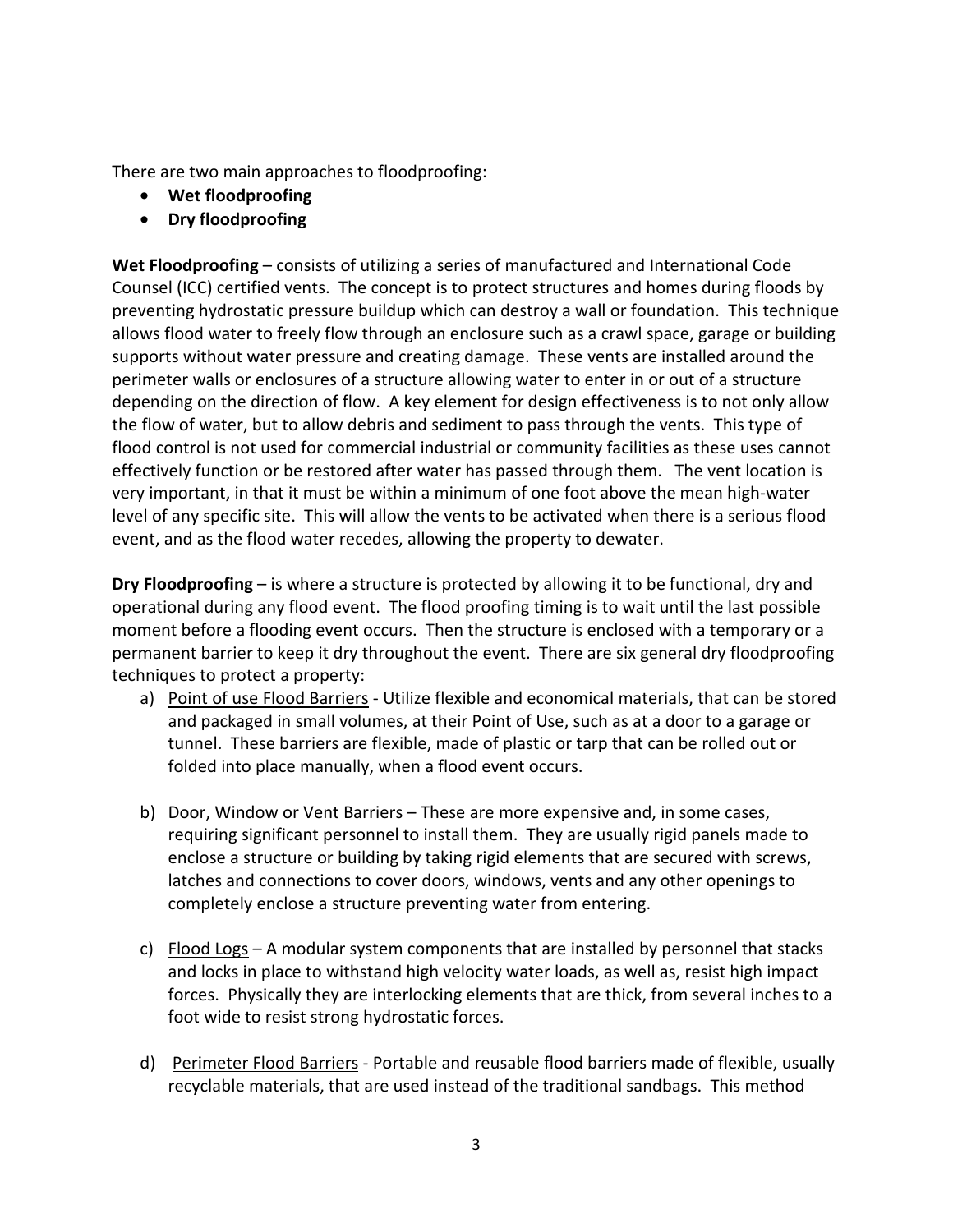although effective, requires many more personnel to install and requires much more storage space.

- e) Passive Flood Barriers This technique uses flood waters to automatically raise the barriers. The problem of water presence is used to create an effective solution. These are activated automatically or can be activated by an inflatable airbag or telemetry system. This would allow a few maintenance people to have full control over a flood barrier and will allow deployment in any situation, eliminating any need in advance to predict storms prior to activation, or the need for many maintenance checks which would be required with other systems.
- f) Glass Flood Barriers These are the most expensive and are site specific elements, that are individually manufactured into oversize windows or skylights that are permanently in place in almost any curve or shape to protect from a flood. This alternative is always in place and once installed, has the no significant maintenance or personnel costs.

Owen Grechter reviewed the legal and code requirements of the International Code Council (ICC), the Federal Emergency Management Association (FEMA) and American Society of Civil Engineers (ASCE). He concluded his presentation with a question and answer period with pictures of various flood mitigation examples in the New York City area. His presentation was very dynamic, professional and well received by the Chapter members. He volunteered that he and his colleagues at Floodproofing.com would be willing to help Chapter members with any of their projects and review any floodproofing information or concerns they may have. He can be contacted at:

Owen Gechter, CFM Flood Mitigation Specialist Floodproofing.com Tel: 609-970-0825 Email: [ogechter@smartvent.com](mailto:ogechter@smartvent.com)

2. The Minutes of the December 12, 2019 were circulated. Marty Zelnik made a motion for approval and the motion was seconded by Ofe Clarke. The December minutes were then unanimously accepted.

## 3. Meeting Dates:

The meeting dates will continue to alternate luncheon and dinner meetings. The schedule for the next meeting in February 20, will be a lunch meeting and the schedule for the next few meetings are:

| March 19, 2020 | -                        | 6:00 <sub>pm</sub>  |
|----------------|--------------------------|---------------------|
| April 20, 2020 | $\sim$                   | 12:00 <sub>pm</sub> |
| May 21, 2020   | $\overline{\phantom{0}}$ | 6:00 <sub>pm</sub>  |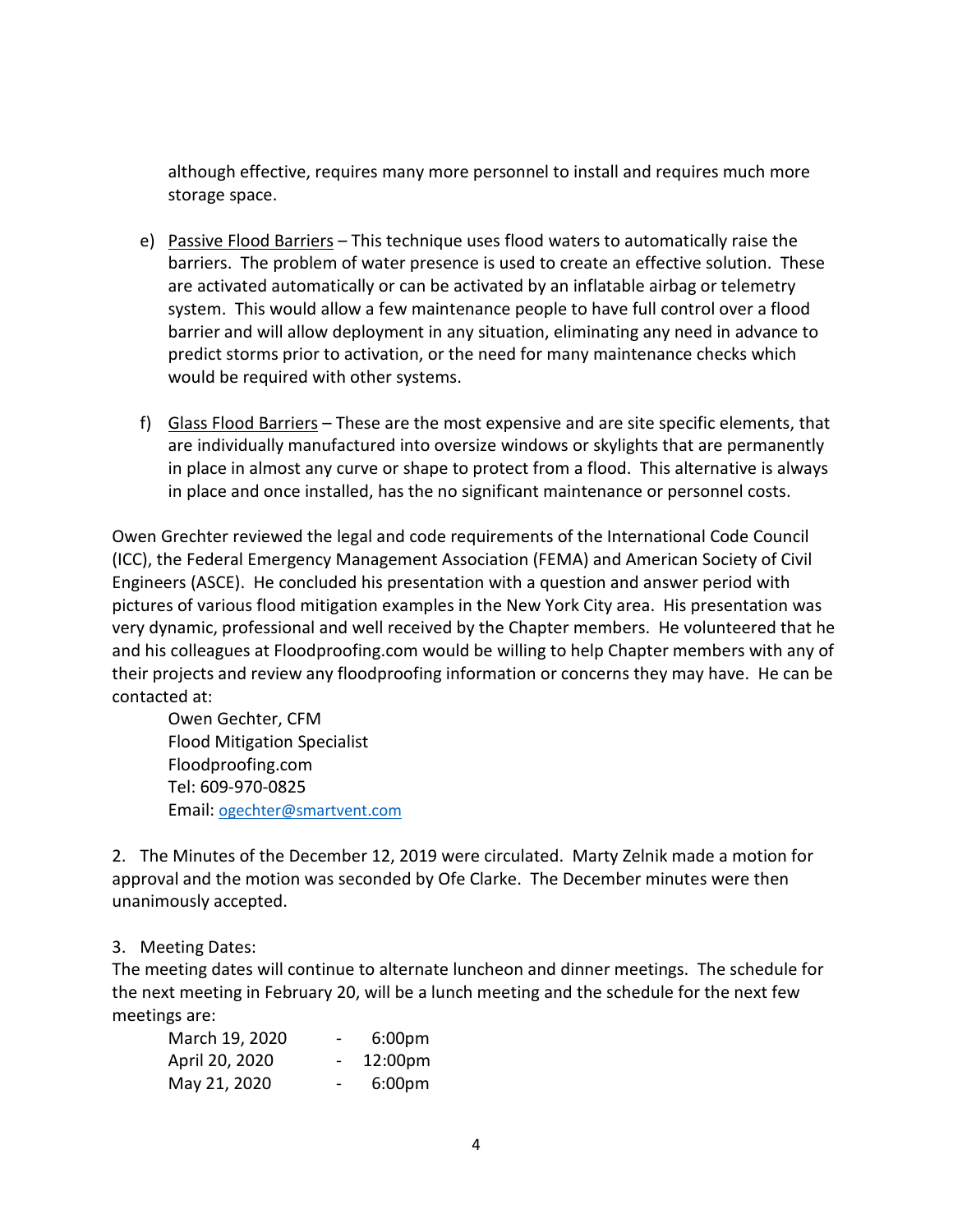- 4. Chapter Committees:
	- Education:

Ofe Clarke, an Education Committee Member and Bob Esnard reviewed the Committee's efforts and plan to have the Chapter's first Education Outreach in several years. It is planned to take place on March 11, 2020 at PS 86 located in Kingsbridge Heights, Bronx. The program is to meet with the class at the school in the morning, then travel to an architectural firm in Manhattan for a short workshop and a chance to observe architects in action.

• Events:

Josette Matthew was unable to attend the meeting but prepared summary of three events being planned for this spring/summer:

#### **Yankees Event**

As the Chapter did last year, the plan is to join forces with AIA Westchester Hudson Valley to host a tour of Yankee Stadium, followed by enjoying a game. The event will take place in early June (actual date will be confirmed). We will be offering 1 LU for the tour. Course summary and learning objectives will be submitted shortly.

## **Baychester Site Visit**

The Committee is organizing a construction site visit of a nursing home expansion in the Baychester area of the Bronx hosted by Willy Zambrano AIA, the architect and a member of our sister chapter AIA Queens. The event will take place in late May (actual date will be confirmed). We will be offering 1 LU for this tour. Course summary and learning objectives will be submitted shortly.

## **Joint Networking Event**

Several our sister chapters are coming together to organize a joint Emerging Professionals (EP) networking event at a central location, possibly in an industry showroom. The events date is still TBD, but timing is projected for Spring.

## 5. Department of Buildings:

Bob Esnard attended a meeting at the DOB office with the new Commissioner Melanie La Rocca, and her administrative staff at the beginning of January. The meeting was with the Real Estate Board of New York to review the Commissioner's and agency program and goals. The topics reviewed were:

• The rolling out of DOB NOW and the fact that there have been issues and "kinks" in the system to iron out. The agency knows of some of the problems but if there are specific issues, they would like the industry to bring them to the agency's attention and are requesting us to contact them with comments or suggestions on improving this new application and permit processing system. A Deputy Commissioner indicated that their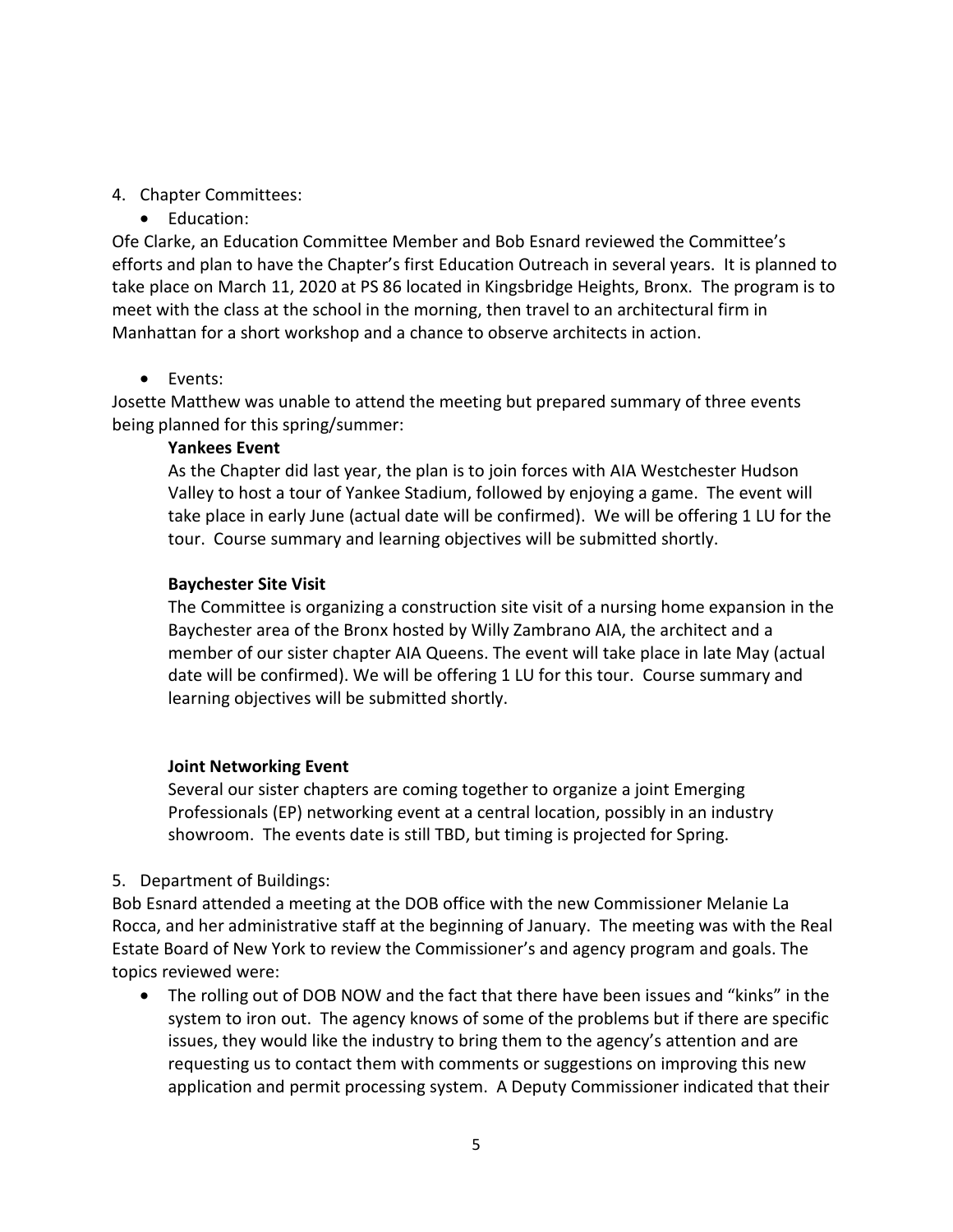plan was to add the final element of the OT or Construction Filing, that now is still using the old system, by the end of 2020.

- Interim Certificate of Occupancy The City Council recommended and some real estate industry representatives are lobbying for creating an intermediate level of Certificate of Occupancy (ICO), in between the current TCO which requires a 90-day renewals, and the permanent CO which in many cases is hard to accomplish quickly due to incomplete construction, lack of tenants or occupancy, processing or financing difficulties. It was agreed that if an ICO, allows a building to be "legal" with the only exception being the project has not been finished or approved, it should eliminate unnecessary DOB processing by both the industry and government. This shall allow a project to only be refiled when it is ready to be approved for final or permanent status.
- General Contractor Licensing The Agency is embarking on licensing general contractors as DOB NOW does license plumbers, sprinkler installers and electricians. The concerned raised by the industry was that these licensing mechanisms, all take away from the resources of the department, so that normal planning examinations, inspections, and processing of applications and paperwork for construction will be affected. The fact that there are many projects that still take a long time to approve, still needs more resources. DOB indicates that they will have the new resources and that they are working with local elected officials limit Local Laws creation which increase the agency's administrative duties. The meeting was cordial although over some points there more tense moments. The DOB promised to communicate with the Real Estate industry, and they will organize meetings on a regular basis, possibly bi-annually.

## 6. Continuing Education:

The Bronx Chapter's Spring Tour of the Bronx Civic Center in the West 161<sup>st</sup> area of the Bronx was approved by National AIA. The Tour will be co-sponsored by the Bronx County Historical Society on Saturday May 9, 2020 at 10:00am to 12:00pm. Lloyd Ultan, the Bronx County Historian and Julian Misiurski of the Chapter will lead the Tour, exploring the Bronx Center of Government and reviewing the public buildings built from the 1930's to the present day in the  $161<sup>st</sup>$  area.

## 7. Open Discussion:

The Chapter Directory – E&M Consulting has been consulting with our Chapter to provide a Directory of Chapter members, to highlight its activities as well as Bronx architecture. The concept is that E&M would solicit Bronx businesses as well as construction industry manufacturers, vendors and consultants who would buy space in the directory to cover costs. The directory will be produced at no charge to the Bronx Chapter. However, the Chapter must provide electronic materials in a timely and "acceptable format" for publication as well as,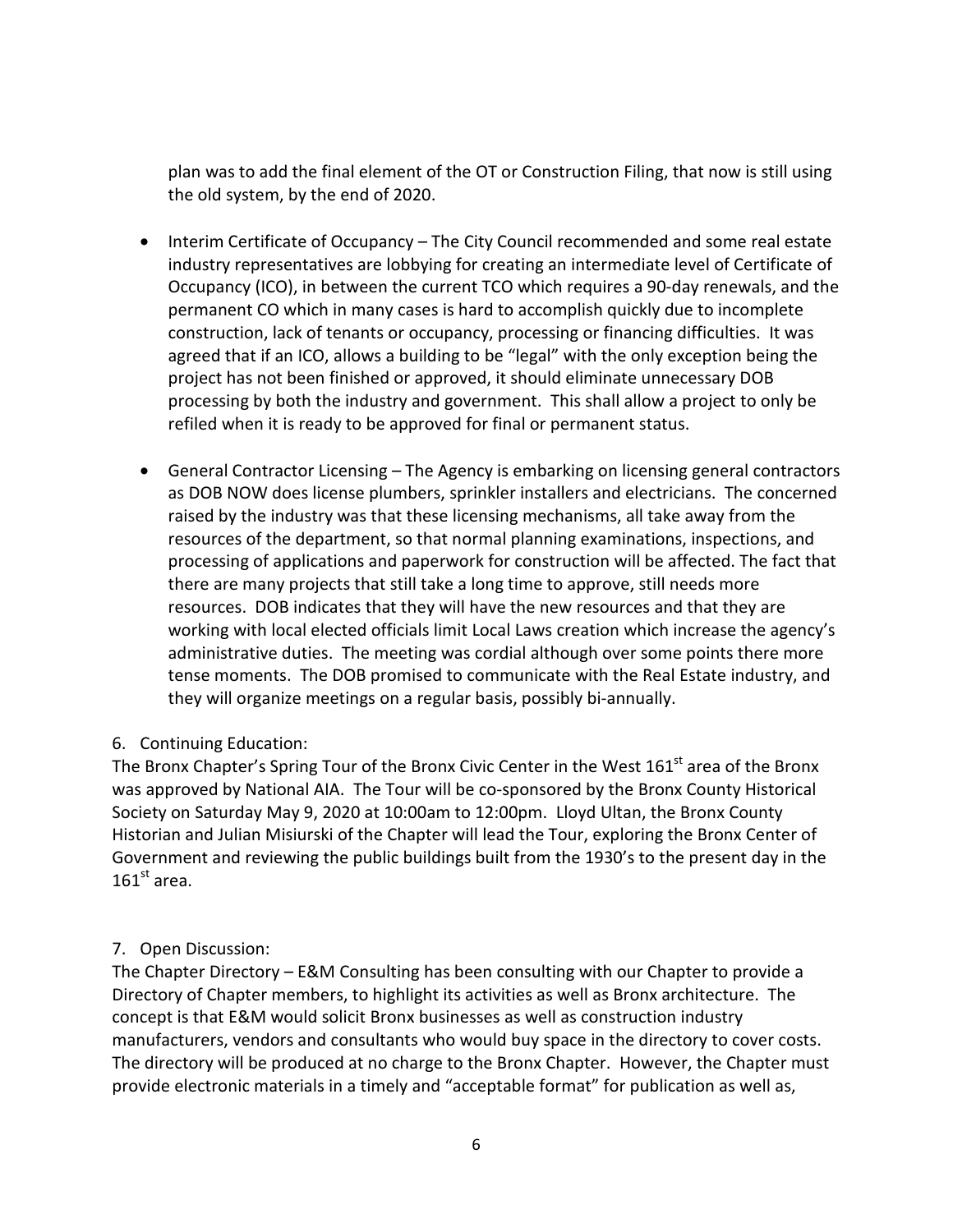would have to assist developing the ad material and other information that E&M would require. In addition, there are limitations for the Chapter. The Bronx Chapter would agree to a three-year commitment and to assist in any updates and limit its' website or Facebook accounts to promote listing or advertising as we currently do with the meeting sponsors. This was discussed with the members and a conclusion was not reached. The consensus was that we should discuss this further with E&M. Jerin Lisha of the Chapter volunteered to assist in the review and development of the Chapter accepting or rejecting developing this directory. It was agreed to continue the dialogue with E&M.

- 8. New Business:
	- The National AIA will be having a "Grass Roots" meeting in New Orleans, in February and Josette Matthews will attend as the Chapter representative.
	- The National AIA has requested that we develop a "Cloud" to store our information and documents. This issue has been looked at by Bill Caplan, who will discuss it at a subsequent meeting as it will require several Chapter members to assist the cloud development to be at the "level" of operation required by National AIA.

The meeting was adjourned at 8:09pm.

Next Meeting – The next meeting will be a lunch meeting at 12:00pm at Artie's Restaurant, on **February 20, 2020.**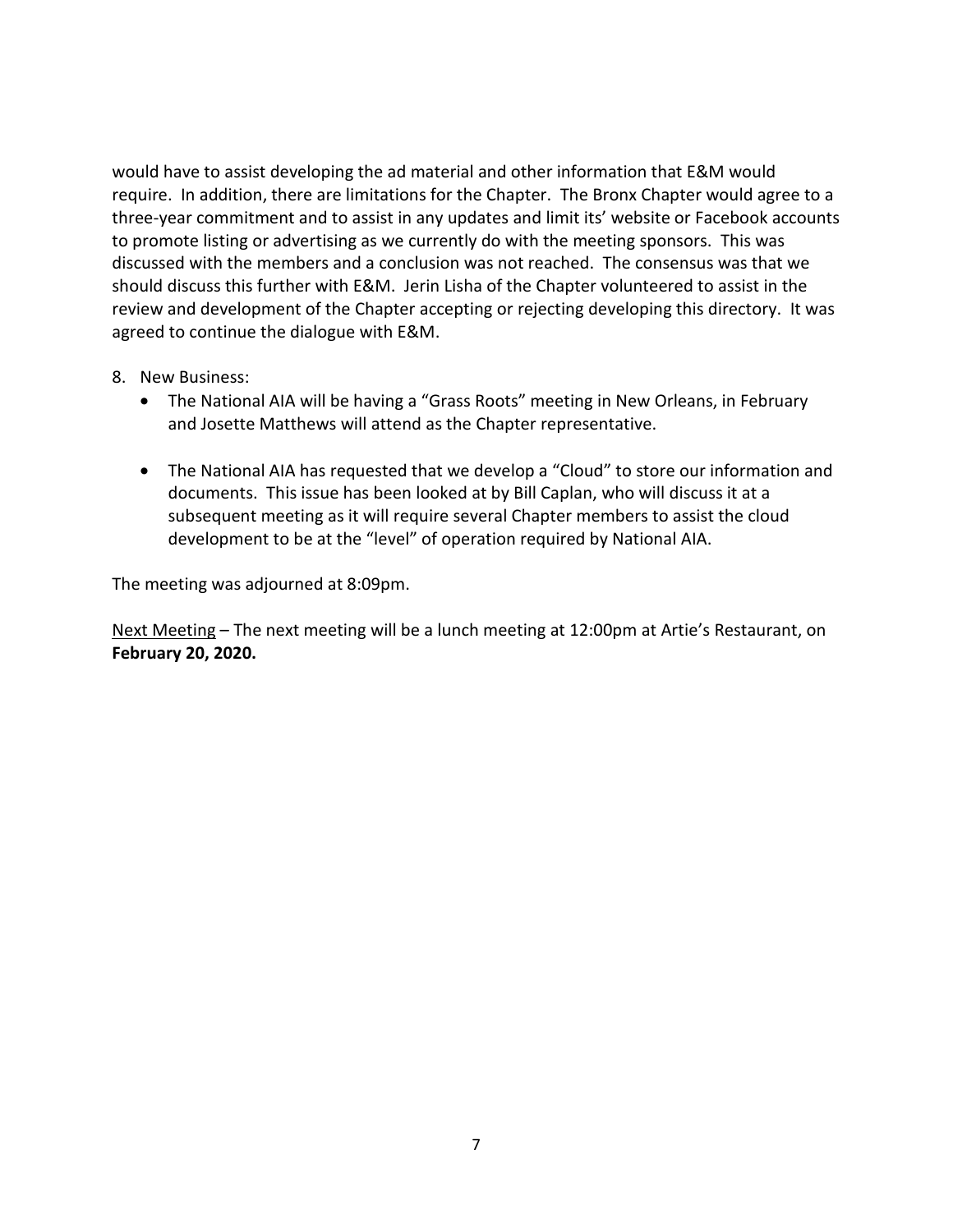#### **II Related Articles and Education Opportunities**

 $\overline{\phantom{0}}$ 





#### **[Luxury Kitchen Specification](https://linkprotect.cudasvc.com/url?a=http%3a%2f%2fclick1.e.hanleywood-media.com%2fatkvtdrlmkpnspydnyzpdnrpprnpksyvcmhmgctyklkyy_hhwcqmnzvchfmnqsnn.html%3fa%3dbesnard%2540dzco.com%26b%3dHWU_EBMGHWUN721155_Update_Newsletter_012320%2b%2b%2b%2b%2b%2b%255BCombo%2b%25232%255D&c=E,1,g1dk7jx0EeBSwk3QkDkAqwjTMDdymIaSDGfiUKYiLlm8OFzbCufcZ5cYYhlQ1gf0Dxs0zeKxb_XfGERqDdQlxlr9DAjNGOw9owik7KprSE01kDPJzwsDekA,&typo=1)  [For Aging in Place](https://linkprotect.cudasvc.com/url?a=http%3a%2f%2fclick1.e.hanleywood-media.com%2fatkvtdrlmkpnspydnyzpdnrpprnpksyvcmhmgctyklkyy_hhwcqmnzvchfmnqsnn.html%3fa%3dbesnard%2540dzco.com%26b%3dHWU_EBMGHWUN721155_Update_Newsletter_012320%2b%2b%2b%2b%2b%2b%255BCombo%2b%25232%255D&c=E,1,g1dk7jx0EeBSwk3QkDkAqwjTMDdymIaSDGfiUKYiLlm8OFzbCufcZ5cYYhlQ1gf0Dxs0zeKxb_XfGERqDdQlxlr9DAjNGOw9owik7KprSE01kDPJzwsDekA,&typo=1)**

*NARI: 1 Hour, IDCEC: .1 CEU HSW, Canada Potential: 1 Learning Credit, AIA: 1 LU | HSW*



#### **[Luxury Kitchen Ventilation:](https://linkprotect.cudasvc.com/url?a=http%3a%2f%2fclick1.e.hanleywood-media.com%2fkspbdmwplhsjfsrmjrksmjwsswjshfrbzlvlqzdrhphrd_hhwcqmnzvchfmnqsnn.html%3fa%3dbesnard%2540dzco.com%26b%3dHWU_EBMGHWUN721155_Update_Newsletter_012320%2b%2b%2b%2b%2b%2b%255BCombo%2b%25232%255D&c=E,1,qdNdurhAy0yDTupMHKKhFo2cYapMvMKcJ6estxtISWysHTPfyRJ4Clk3TKdLkqsRUIC-E_Grkmp1dqNfGgaOA1yJVZpjJISzARu5cjZU9A,,&typo=1)  [Healthy Indoor Air With Style](https://linkprotect.cudasvc.com/url?a=http%3a%2f%2fclick1.e.hanleywood-media.com%2fkspbdmwplhsjfsrmjrksmjwsswjshfrbzlvlqzdrhphrd_hhwcqmnzvchfmnqsnn.html%3fa%3dbesnard%2540dzco.com%26b%3dHWU_EBMGHWUN721155_Update_Newsletter_012320%2b%2b%2b%2b%2b%2b%255BCombo%2b%25232%255D&c=E,1,qdNdurhAy0yDTupMHKKhFo2cYapMvMKcJ6estxtISWysHTPfyRJ4Clk3TKdLkqsRUIC-E_Grkmp1dqNfGgaOA1yJVZpjJISzARu5cjZU9A,,&typo=1)**

*NARI: 1 Hour, IDCEC: .1 CEU HSW, Canada Potential: 1 Learning Credit, AIA: 1 LU | HSW*







**[Architectural Metal Wall](https://linkprotect.cudasvc.com/url?a=http%3a%2f%2fclick1.e.hanleywood-media.com%2fntdcrfgkqypnjptfnthpfngppgnpyjtcbqdqmbrtykydw_hhwcqmnzvchfmnqsnn.html%3fa%3dbesnard%2540dzco.com%26b%3dHWU_EBMGHWUN721155_Update_Newsletter_012320%2b%2b%2b%2b%2b%2b%255BCombo%2b%25232%255D&c=E,1,vDYjqyDQrfic4_w7OWrw62ZBbhXykEy58zj81wM8p6CchpXDDsKq9M6_sNYGCmyPSWAjIzrhuqpn4m1ywtEQ7R055sBPh1j1Z-AfcnpwpVj6d5HIqnVDr5Yt&typo=1)  [Panels for Curtainwall and](https://linkprotect.cudasvc.com/url?a=http%3a%2f%2fclick1.e.hanleywood-media.com%2fntdcrfgkqypnjptfnthpfngppgnpyjtcbqdqmbrtykydw_hhwcqmnzvchfmnqsnn.html%3fa%3dbesnard%2540dzco.com%26b%3dHWU_EBMGHWUN721155_Update_Newsletter_012320%2b%2b%2b%2b%2b%2b%255BCombo%2b%25232%255D&c=E,1,vDYjqyDQrfic4_w7OWrw62ZBbhXykEy58zj81wM8p6CchpXDDsKq9M6_sNYGCmyPSWAjIzrhuqpn4m1ywtEQ7R055sBPh1j1Z-AfcnpwpVj6d5HIqnVDr5Yt&typo=1)  [Storefront Applications](https://linkprotect.cudasvc.com/url?a=http%3a%2f%2fclick1.e.hanleywood-media.com%2fntdcrfgkqypnjptfnthpfngppgnpyjtcbqdqmbrtykydw_hhwcqmnzvchfmnqsnn.html%3fa%3dbesnard%2540dzco.com%26b%3dHWU_EBMGHWUN721155_Update_Newsletter_012320%2b%2b%2b%2b%2b%2b%255BCombo%2b%25232%255D&c=E,1,vDYjqyDQrfic4_w7OWrw62ZBbhXykEy58zj81wM8p6CchpXDDsKq9M6_sNYGCmyPSWAjIzrhuqpn4m1ywtEQ7R055sBPh1j1Z-AfcnpwpVj6d5HIqnVDr5Yt&typo=1)**

*AIA: 1 LU | Elective, Canada Potential: 1 Learning Credit*



**[Managing Projects During a](https://linkprotect.cudasvc.com/url?a=http%3a%2f%2fclick1.e.hanleywood-media.com%2fjtrzqjcnbrmwfmtjwthmjwcmmcwmrftzpbvbkpqtrnrvj_hhwcqmnzvchfmnqsnn.html%3fa%3dbesnard%2540dzco.com%26b%3dHWU_EBMGHWUN721155_Update_Newsletter_012320%2b%2b%2b%2b%2b%2b%255BCombo%2b%25232%255D&c=E,1,yiUl42kuQ2NVjewf-8r_crqT4ElMaPF7kjRXG7IpoNPWIyvdbb3w570lcbH9ddIVSk-hbKjghLFQMvft5UBCcimGE4jk9yWfPnF5L5nm&typo=1)  [Labor Shortage and Rising](https://linkprotect.cudasvc.com/url?a=http%3a%2f%2fclick1.e.hanleywood-media.com%2fjtrzqjcnbrmwfmtjwthmjwcmmcwmrftzpbvbkpqtrnrvj_hhwcqmnzvchfmnqsnn.html%3fa%3dbesnard%2540dzco.com%26b%3dHWU_EBMGHWUN721155_Update_Newsletter_012320%2b%2b%2b%2b%2b%2b%255BCombo%2b%25232%255D&c=E,1,yiUl42kuQ2NVjewf-8r_crqT4ElMaPF7kjRXG7IpoNPWIyvdbb3w570lcbH9ddIVSk-hbKjghLFQMvft5UBCcimGE4jk9yWfPnF5L5nm&typo=1)  [Material Prices](https://linkprotect.cudasvc.com/url?a=http%3a%2f%2fclick1.e.hanleywood-media.com%2fjtrzqjcnbrmwfmtjwthmjwcmmcwmrftzpbvbkpqtrnrvj_hhwcqmnzvchfmnqsnn.html%3fa%3dbesnard%2540dzco.com%26b%3dHWU_EBMGHWUN721155_Update_Newsletter_012320%2b%2b%2b%2b%2b%2b%255BCombo%2b%25232%255D&c=E,1,yiUl42kuQ2NVjewf-8r_crqT4ElMaPF7kjRXG7IpoNPWIyvdbb3w570lcbH9ddIVSk-hbKjghLFQMvft5UBCcimGE4jk9yWfPnF5L5nm&typo=1)**

*AIA: 1 LU | Elective, Canada ential: 1 Learning Credit*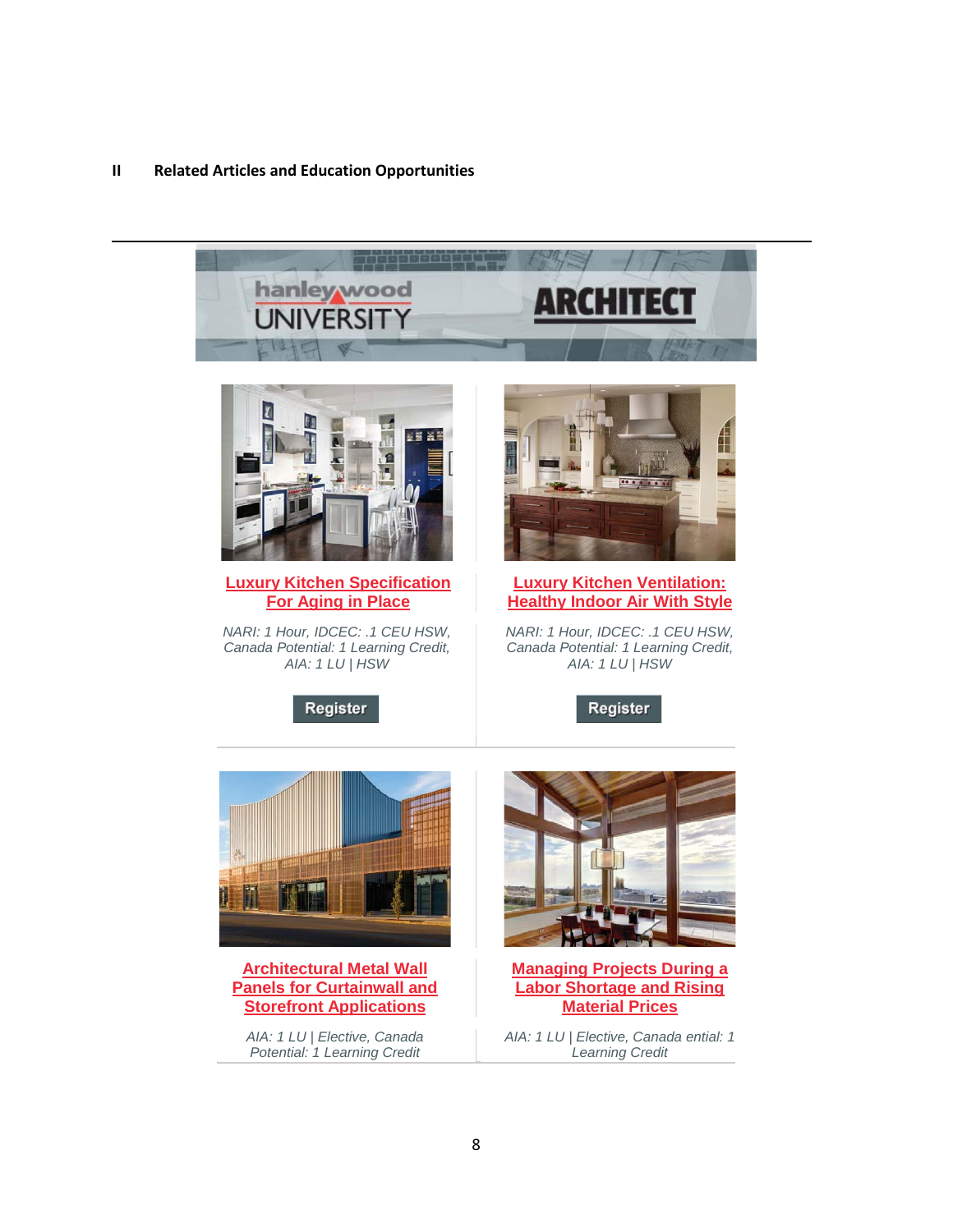## Register





#### **[Modern and Contemporary](https://linkprotect.cudasvc.com/url?a=http%3a%2f%2fclick1.e.hanleywood-media.com%2frnlhtnylcrvpwvknpkfvnpyvvypvrwkhscgcbstkrlrgv_hhwcqmnzvchfmnqsnn.html%3fa%3dbesnard%2540dzco.com%26b%3dHWU_EBMGHWUN721155_Update_Newsletter_012320%2b%2b%2b%2b%2b%2b%255BCombo%2b%25232%255D&c=E,1,cJHU07HH3Us2Fra2mWGKfhTgIdNzRBXlM9mChpcM-cgv50ttbytSd_gKm-cxNCPdic0zTEmvWey1_pHTpSE_5HSVIAMa3osp93rdgH1hPWD5mAeeUZTb29iMktg,&typo=1)  [Aesthetics with Extruded](https://linkprotect.cudasvc.com/url?a=http%3a%2f%2fclick1.e.hanleywood-media.com%2frnlhtnylcrvpwvknpkfvnpyvvypvrwkhscgcbstkrlrgv_hhwcqmnzvchfmnqsnn.html%3fa%3dbesnard%2540dzco.com%26b%3dHWU_EBMGHWUN721155_Update_Newsletter_012320%2b%2b%2b%2b%2b%2b%255BCombo%2b%25232%255D&c=E,1,cJHU07HH3Us2Fra2mWGKfhTgIdNzRBXlM9mChpcM-cgv50ttbytSd_gKm-cxNCPdic0zTEmvWey1_pHTpSE_5HSVIAMa3osp93rdgH1hPWD5mAeeUZTb29iMktg,&typo=1)  [Aluminum Trim](https://linkprotect.cudasvc.com/url?a=http%3a%2f%2fclick1.e.hanleywood-media.com%2frnlhtnylcrvpwvknpkfvnpyvvypvrwkhscgcbstkrlrgv_hhwcqmnzvchfmnqsnn.html%3fa%3dbesnard%2540dzco.com%26b%3dHWU_EBMGHWUN721155_Update_Newsletter_012320%2b%2b%2b%2b%2b%2b%255BCombo%2b%25232%255D&c=E,1,cJHU07HH3Us2Fra2mWGKfhTgIdNzRBXlM9mChpcM-cgv50ttbytSd_gKm-cxNCPdic0zTEmvWey1_pHTpSE_5HSVIAMa3osp93rdgH1hPWD5mAeeUZTb29iMktg,&typo=1)**

*AIA: 1 LU | Elective, Canada Potential: 1 Learning Credit*

Register



#### **[Crafting a Business Plan that](https://linkprotect.cudasvc.com/url?a=http%3a%2f%2fclick1.e.hanleywood-media.com%2fbfqscfvzplqybqjfyjkqfyvqqvyqlbjsnpgpmncjlzlgz_hhwcqmnzvchfmnqsnn.html%3fa%3dbesnard%2540dzco.com%26b%3dHWU_EBMGHWUN721155_Update_Newsletter_012320%2b%2b%2b%2b%2b%2b%255BCombo%2b%25232%255D&c=E,1,Jbz1hnInWphNz0CoITDj7gBPrp_ABKAVimejLIkCHZ-U8v7LmU4LpI5RN1MrAdtiO-FnRgqDTTwItizFEpV929A7DsNzMVxOQiWthqXHumMU-js6JQ,,&typo=1)  [Creates Opportunities](https://linkprotect.cudasvc.com/url?a=http%3a%2f%2fclick1.e.hanleywood-media.com%2fbfqscfvzplqybqjfyjkqfyvqqvyqlbjsnpgpmncjlzlgz_hhwcqmnzvchfmnqsnn.html%3fa%3dbesnard%2540dzco.com%26b%3dHWU_EBMGHWUN721155_Update_Newsletter_012320%2b%2b%2b%2b%2b%2b%255BCombo%2b%25232%255D&c=E,1,Jbz1hnInWphNz0CoITDj7gBPrp_ABKAVimejLIkCHZ-U8v7LmU4LpI5RN1MrAdtiO-FnRgqDTTwItizFEpV929A7DsNzMVxOQiWthqXHumMU-js6JQ,,&typo=1)**

*AIA: 1 LU | Elective, Canada Potential: 1 Learning Credit*

Register





T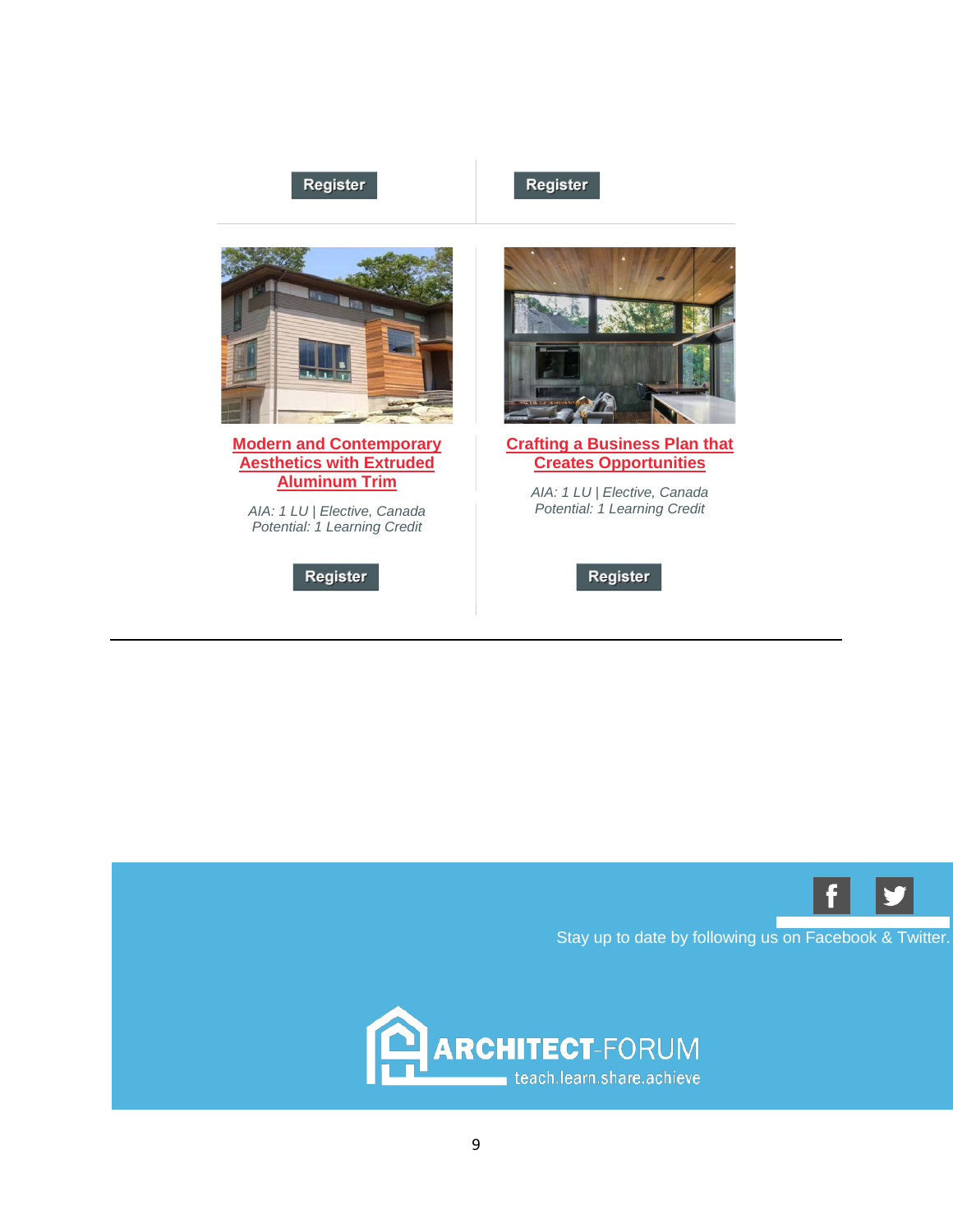

Please visit [www.architect-forum.com](https://linkprotect.cudasvc.com/url?a=http%3a%2f%2fnewsletter.architect-forum.com%2ft.aspx%3fS%3d1%26ID%3d4745%26NL%3d12%26N%3d2187%26SI%3d2271%26URL%3dhttps%253a%252f%252flms.architect-forum.com&c=E,1,E8XUUmD3UP3Fi1VMpgYFiCm6qYQrc6ft8zfQNazO9_tLrsAXZEwCwJHtRdE0mQ7E3YyFmlspEM0xmooL8LCkg75hQsqB6_DiLkxBwz4Ueg4,&typo=1) and check out our new look. We have HSW and ADA courses all approved by AIA. Many of the courses are free but we have started offering paid courses as well. The paid courses are there for design professional to help support Architect-Forum to further develop new programs that can help you further educate yourself in products that you can specify in your projects.

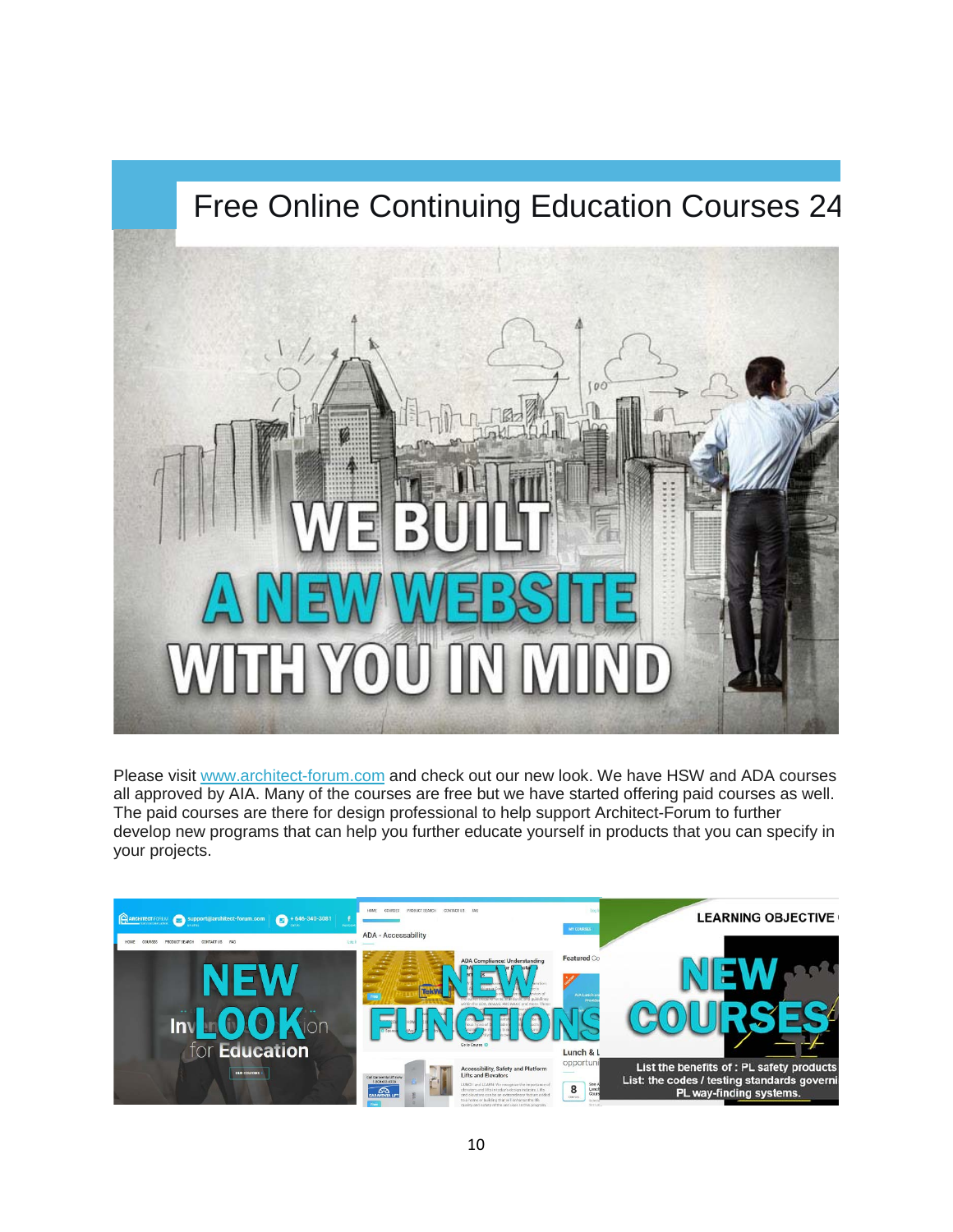



**[Emerging Trends in Kitchen](https://linkprotect.cudasvc.com/url?a=http%3a%2f%2fclick1.e.hanleywood-media.com%2fpchrcjwvhqlbdlyjbytljbwllwblqdyrghmhkgcyqfjlh_wwgglzfbdgnjdjjwff.html%3fa%3dbesnard%2540dzco.com%26b%3dHWU_EBMGHWUN721155_Update_Newsletter_011620%2b%2b%2b%2b%255BCombo%2b%25231%255D&c=E,1,MIFnnHmMfW57zT_q-RKbTiOHgpKL73kNn5SC_tzwTe2PQbwAkUfTVFW-8_jNZ3g3__j6Ip828PA1cXJ2_AwzKy-H2_vyCPUYQDRt4sxzZDzD3g,,&typo=1)  [Design: Form, Function, and](https://linkprotect.cudasvc.com/url?a=http%3a%2f%2fclick1.e.hanleywood-media.com%2fpchrcjwvhqlbdlyjbytljbwllwblqdyrghmhkgcyqfjlh_wwgglzfbdgnjdjjwff.html%3fa%3dbesnard%2540dzco.com%26b%3dHWU_EBMGHWUN721155_Update_Newsletter_011620%2b%2b%2b%2b%255BCombo%2b%25231%255D&c=E,1,MIFnnHmMfW57zT_q-RKbTiOHgpKL73kNn5SC_tzwTe2PQbwAkUfTVFW-8_jNZ3g3__j6Ip828PA1cXJ2_AwzKy-H2_vyCPUYQDRt4sxzZDzD3g,,&typo=1)  [Features](https://linkprotect.cudasvc.com/url?a=http%3a%2f%2fclick1.e.hanleywood-media.com%2fpchrcjwvhqlbdlyjbytljbwllwblqdyrghmhkgcyqfjlh_wwgglzfbdgnjdjjwff.html%3fa%3dbesnard%2540dzco.com%26b%3dHWU_EBMGHWUN721155_Update_Newsletter_011620%2b%2b%2b%2b%255BCombo%2b%25231%255D&c=E,1,MIFnnHmMfW57zT_q-RKbTiOHgpKL73kNn5SC_tzwTe2PQbwAkUfTVFW-8_jNZ3g3__j6Ip828PA1cXJ2_AwzKy-H2_vyCPUYQDRt4sxzZDzD3g,,&typo=1)**

*IDCEC: .1 CEU, NARI: 1 Hour, AIA: 1 LU | Elective, Canada Potential: 1 Learning Credit*



**[Exploring Fenestration](https://linkprotect.cudasvc.com/url?a=http%3a%2f%2fclick1.e.hanleywood-media.com%2fidztnvpcyhdwzdbvwbkdvwpddpwdhzbtrymyqrnbhgvdb_wwgglzfbdgnjdjjwff.html%3fa%3dbesnard%2540dzco.com%26b%3dHWU_EBMGHWUN721155_Update_Newsletter_011620%2b%2b%2b%2b%255BCombo%2b%25231%255D&c=E,1,htKf7RTA9rkRoqbAKk3N-JyS7S5fCe8SOR8EaYTOTGQlbSPGYtDaoJ30teVIVkh7qiqwb-62mC8WkpCldoOL3RXmrnA0wvso1bEjDn_LZfnH&typo=1)  [Materials: Wood, Vinyl,](https://linkprotect.cudasvc.com/url?a=http%3a%2f%2fclick1.e.hanleywood-media.com%2fidztnvpcyhdwzdbvwbkdvwpddpwdhzbtrymyqrnbhgvdb_wwgglzfbdgnjdjjwff.html%3fa%3dbesnard%2540dzco.com%26b%3dHWU_EBMGHWUN721155_Update_Newsletter_011620%2b%2b%2b%2b%255BCombo%2b%25231%255D&c=E,1,htKf7RTA9rkRoqbAKk3N-JyS7S5fCe8SOR8EaYTOTGQlbSPGYtDaoJ30teVIVkh7qiqwb-62mC8WkpCldoOL3RXmrnA0wvso1bEjDn_LZfnH&typo=1)  [Composite, and Hybrid](https://linkprotect.cudasvc.com/url?a=http%3a%2f%2fclick1.e.hanleywood-media.com%2fidztnvpcyhdwzdbvwbkdvwpddpwdhzbtrymyqrnbhgvdb_wwgglzfbdgnjdjjwff.html%3fa%3dbesnard%2540dzco.com%26b%3dHWU_EBMGHWUN721155_Update_Newsletter_011620%2b%2b%2b%2b%255BCombo%2b%25231%255D&c=E,1,htKf7RTA9rkRoqbAKk3N-JyS7S5fCe8SOR8EaYTOTGQlbSPGYtDaoJ30teVIVkh7qiqwb-62mC8WkpCldoOL3RXmrnA0wvso1bEjDn_LZfnH&typo=1)**

*AIA: 1 LU | Elective, Canada Potential: 1 Learning Credit*







**[The Value of Factory-Glazed](https://linkprotect.cudasvc.com/url?a=http%3a%2f%2fclick1.e.hanleywood-media.com%2folwcrjsqtzldmlkjdkgljdsllsdlzmkcptwtnprkzfjlr_wwgglzfbdgnjdjjwff.html%3fa%3dbesnard%2540dzco.com%26b%3dHWU_EBMGHWUN721155_Update_Newsletter_011620%2b%2b%2b%2b%255BCombo%2b%25231%255D&c=E,1,R6K8k7m5wxLNdeo01ijEUgpY9Ky88NHqbI5PxaLmRINzjqsHO1gB3HHywm2p7pdPE_h8Hom8XRbsR7C-QbpeGLoEhJ4T4NL9nZFQMW6bvbkluf4YXDl8&typo=1)  [Curtain Wall and Window Wall](https://linkprotect.cudasvc.com/url?a=http%3a%2f%2fclick1.e.hanleywood-media.com%2folwcrjsqtzldmlkjdkgljdsllsdlzmkcptwtnprkzfjlr_wwgglzfbdgnjdjjwff.html%3fa%3dbesnard%2540dzco.com%26b%3dHWU_EBMGHWUN721155_Update_Newsletter_011620%2b%2b%2b%2b%255BCombo%2b%25231%255D&c=E,1,R6K8k7m5wxLNdeo01ijEUgpY9Ky88NHqbI5PxaLmRINzjqsHO1gB3HHywm2p7pdPE_h8Hom8XRbsR7C-QbpeGLoEhJ4T4NL9nZFQMW6bvbkluf4YXDl8&typo=1)  [Systems](https://linkprotect.cudasvc.com/url?a=http%3a%2f%2fclick1.e.hanleywood-media.com%2folwcrjsqtzldmlkjdkgljdsllsdlzmkcptwtnprkzfjlr_wwgglzfbdgnjdjjwff.html%3fa%3dbesnard%2540dzco.com%26b%3dHWU_EBMGHWUN721155_Update_Newsletter_011620%2b%2b%2b%2b%255BCombo%2b%25231%255D&c=E,1,R6K8k7m5wxLNdeo01ijEUgpY9Ky88NHqbI5PxaLmRINzjqsHO1gB3HHywm2p7pdPE_h8Hom8XRbsR7C-QbpeGLoEhJ4T4NL9nZFQMW6bvbkluf4YXDl8&typo=1)**

*AIA: 1 LU | Elective, Canada Potential: 1 Learning Credit*



**[New Concrete Technologies](https://linkprotect.cudasvc.com/url?a=http%3a%2f%2fclick1.e.hanleywood-media.com%2fqvmjpsydmwfthfvstvqfstyffytfwhvjcmgmrcpvwnspn_wwgglzfbdgnjdjjwff.html%3fa%3dbesnard%2540dzco.com%26b%3dHWU_EBMGHWUN721155_Update_Newsletter_011620%2b%2b%2b%2b%255BCombo%2b%25231%255D&c=E,1,iUUJfs1PntEnpDmAGj-KlXB8ZRFiRi702KqSauqCUdq9THAoXYbvTBryq9_0-olFnXW8gNvYV5euwRz4tpbcpsjg0-8HpQ8KCOtv5OxfNmYqiAsrNrXcLbc,&typo=1)  [and Innovations](https://linkprotect.cudasvc.com/url?a=http%3a%2f%2fclick1.e.hanleywood-media.com%2fqvmjpsydmwfthfvstvqfstyffytfwhvjcmgmrcpvwnspn_wwgglzfbdgnjdjjwff.html%3fa%3dbesnard%2540dzco.com%26b%3dHWU_EBMGHWUN721155_Update_Newsletter_011620%2b%2b%2b%2b%255BCombo%2b%25231%255D&c=E,1,iUUJfs1PntEnpDmAGj-KlXB8ZRFiRi702KqSauqCUdq9THAoXYbvTBryq9_0-olFnXW8gNvYV5euwRz4tpbcpsjg0-8HpQ8KCOtv5OxfNmYqiAsrNrXcLbc,&typo=1)**

*AIA: 1 LU | Elective, Canada Potential: 1 Learning Credit*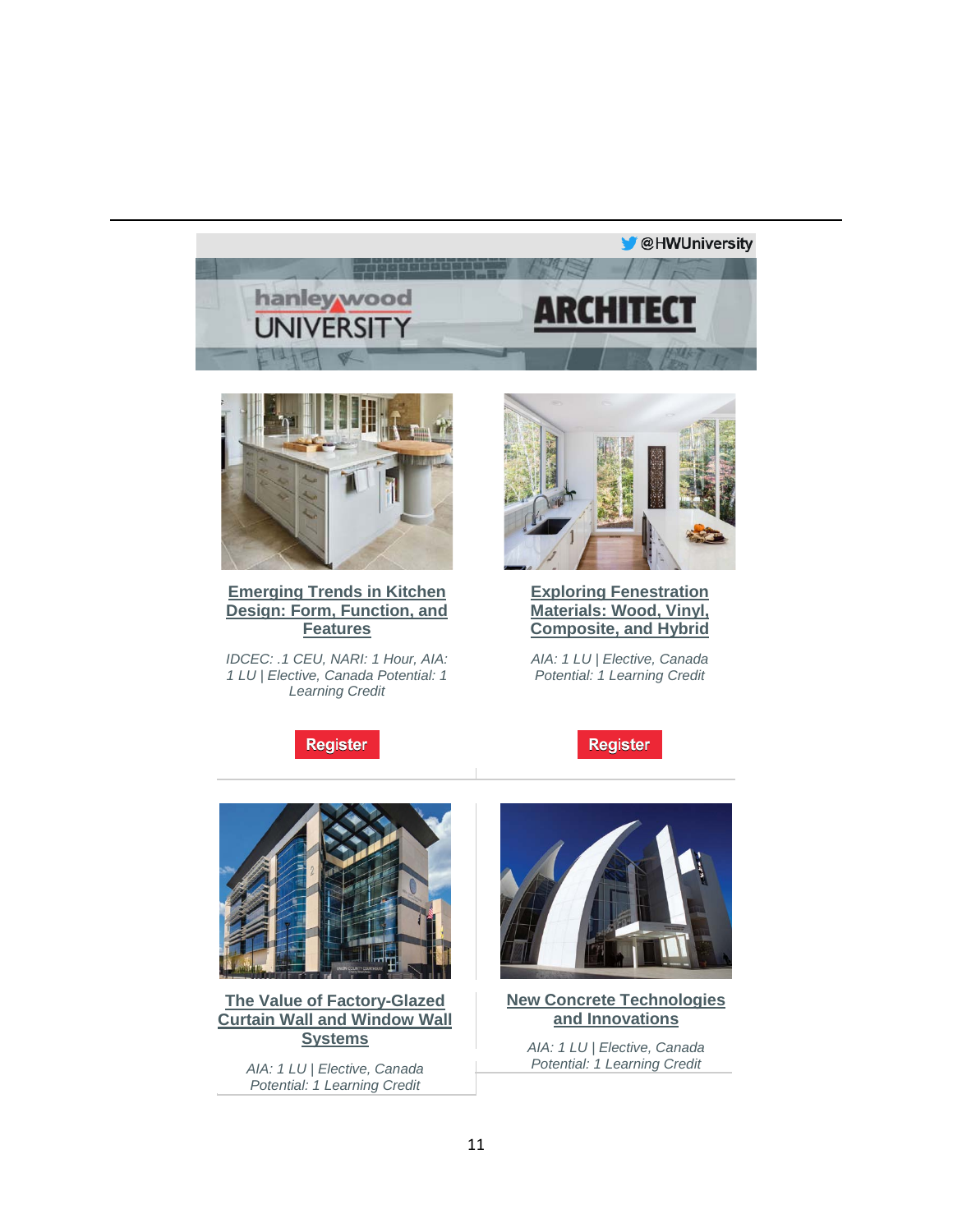## **Register**





**M** @HWUniversity

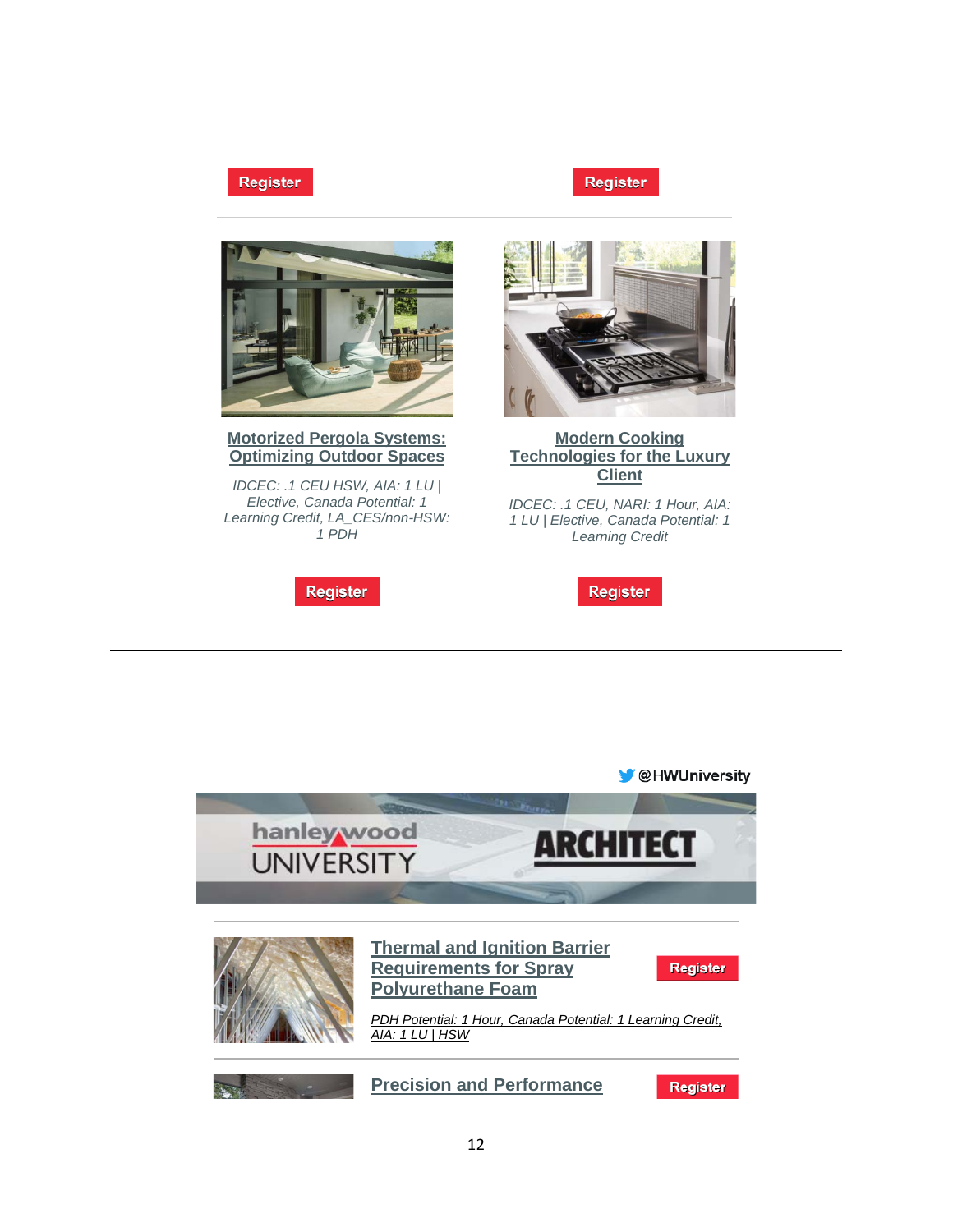**with Manufactured Stone Veneer** *[IDCEC: .1 CEU, AIA: 1 LU | Elective, Canada Potential: 1](https://linkprotect.cudasvc.com/url?a=http%3a%2f%2fclick1.e.hanleywood-media.com%2ftbldmhsplzckjcbhkbfchksccskczjbdtlvlrtmblcjpj_jjmvrfswbvqnsrtfss.html%3fa%3dbesnard%2540dzco.com%26b%3dHWU_EBMGHWUN721155_Update_Newsletter_011420%2b%2b%2b%255BCombo%2b%25232%255D&c=E,1,eJjsqBn3LA3xyN2uItCAR6tvHudNYADNRzhZbFpM6KotpfiJZ8onglO2Opk9ddBPwZqNfgSf8gDfqgGU0J_0jTk3fjoBN8jb2I7FjSRPGXT3PUIyV1eYl8Jq6w,,&typo=1)  [Learning Credit](https://linkprotect.cudasvc.com/url?a=http%3a%2f%2fclick1.e.hanleywood-media.com%2ftbldmhsplzckjcbhkbfchksccskczjbdtlvlrtmblcjpj_jjmvrfswbvqnsrtfss.html%3fa%3dbesnard%2540dzco.com%26b%3dHWU_EBMGHWUN721155_Update_Newsletter_011420%2b%2b%2b%255BCombo%2b%25232%255D&c=E,1,eJjsqBn3LA3xyN2uItCAR6tvHudNYADNRzhZbFpM6KotpfiJZ8onglO2Opk9ddBPwZqNfgSf8gDfqgGU0J_0jTk3fjoBN8jb2I7FjSRPGXT3PUIyV1eYl8Jq6w,,&typo=1)*



**[High-Performance Flooring](https://linkprotect.cudasvc.com/url?a=http%3a%2f%2fclick1.e.hanleywood-media.com%2fehzvzyjqrshfphtyftlhyfjhhjfhsptvcrbrwcztrhqdd_jjmvrfswbvqnsrtfss.html%3fa%3dbesnard%2540dzco.com%26b%3dHWU_EBMGHWUN721155_Update_Newsletter_011420%2b%2b%2b%255BCombo%2b%25232%255D&c=E,1,dmFC-aeaQJ13V8uII-epCv-6qVcm1T9CtfCM-RgTQDG5APXBZFLq30hP3mFQIPcSONGwjhbPOSZrid1hs9MWyEGDbtlsRRZdlkb0l6BaOg,,&typo=1)  [Solutions for Specialty](https://linkprotect.cudasvc.com/url?a=http%3a%2f%2fclick1.e.hanleywood-media.com%2fehzvzyjqrshfphtyftlhyfjhhjfhsptvcrbrwcztrhqdd_jjmvrfswbvqnsrtfss.html%3fa%3dbesnard%2540dzco.com%26b%3dHWU_EBMGHWUN721155_Update_Newsletter_011420%2b%2b%2b%255BCombo%2b%25232%255D&c=E,1,dmFC-aeaQJ13V8uII-epCv-6qVcm1T9CtfCM-RgTQDG5APXBZFLq30hP3mFQIPcSONGwjhbPOSZrid1hs9MWyEGDbtlsRRZdlkb0l6BaOg,,&typo=1)  [Environments](https://linkprotect.cudasvc.com/url?a=http%3a%2f%2fclick1.e.hanleywood-media.com%2fehzvzyjqrshfphtyftlhyfjhhjfhsptvcrbrwcztrhqdd_jjmvrfswbvqnsrtfss.html%3fa%3dbesnard%2540dzco.com%26b%3dHWU_EBMGHWUN721155_Update_Newsletter_011420%2b%2b%2b%255BCombo%2b%25232%255D&c=E,1,dmFC-aeaQJ13V8uII-epCv-6qVcm1T9CtfCM-RgTQDG5APXBZFLq30hP3mFQIPcSONGwjhbPOSZrid1hs9MWyEGDbtlsRRZdlkb0l6BaOg,,&typo=1)**

*[AIA: 1 LU | Elective, Canada Potential: 1 Learning Credit](https://linkprotect.cudasvc.com/url?a=http%3a%2f%2fclick1.e.hanleywood-media.com%2fxbrnjhkcdvbtsbphtplbhtkbbktbvspnydrdqyjpdbcgv_jjmvrfswbvqnsrtfss.html%3fa%3dbesnard%2540dzco.com%26b%3dHWU_EBMGHWUN721155_Update_Newsletter_011420%2b%2b%2b%255BCombo%2b%25232%255D&c=E,1,_NYFBXVN-0ViRLEcpSBf8TeN5nm57Q-H_mQVsyA80ugsSWR9Yp-8AkLdi-etWf3Bw5tPRX5sq2me2ar5ouDC1vVzH5qw-SMLOcNRuBkfEh3s4ENEziGcKA,,&typo=1)*



**[Thermal Bridging Solutions for](https://linkprotect.cudasvc.com/url?a=http%3a%2f%2fclick1.e.hanleywood-media.com%2fehyvzyjqrshfphtyftlhyfjhhjfhsptvcrbrwcztrhqdt_jjmvrfswbvqnsrtfss.html%3fa%3dbesnard%2540dzco.com%26b%3dHWU_EBMGHWUN721155_Update_Newsletter_011420%2b%2b%2b%255BCombo%2b%25232%255D&c=E,1,yVvSCoxjcfDqQvVfNE4Wq11_G3PchsAmCBq2RLw4xsE9tvA3fksp82gNtGdrez5mcg8V8FCPCEnkt-ZnEoOquJSBOw6PYtOpcs0fte-yg3OQ&typo=1)  [Buildings](https://linkprotect.cudasvc.com/url?a=http%3a%2f%2fclick1.e.hanleywood-media.com%2fehyvzyjqrshfphtyftlhyfjhhjfhsptvcrbrwcztrhqdt_jjmvrfswbvqnsrtfss.html%3fa%3dbesnard%2540dzco.com%26b%3dHWU_EBMGHWUN721155_Update_Newsletter_011420%2b%2b%2b%255BCombo%2b%25232%255D&c=E,1,yVvSCoxjcfDqQvVfNE4Wq11_G3PchsAmCBq2RLw4xsE9tvA3fksp82gNtGdrez5mcg8V8FCPCEnkt-ZnEoOquJSBOw6PYtOpcs0fte-yg3OQ&typo=1)**

*[Canada Potential: 1 Learning Credit, AIA: 1 LU | HSW](https://linkprotect.cudasvc.com/url?a=http%3a%2f%2fclick1.e.hanleywood-media.com%2fvgfqjpdyfvgnmgkpnkbgpndggdngvmkqcfhfzcjkfgyrg_jjmvrfswbvqnsrtfss.html%3fa%3dbesnard%2540dzco.com%26b%3dHWU_EBMGHWUN721155_Update_Newsletter_011420%2b%2b%2b%255BCombo%2b%25232%255D&c=E,1,go88w5RXj30AkoUga3_9eA8e0QoCT9bGrW22gi27pRJ84igmiurXU8MvOwyntIETliVvZqU5TappBmauOsWJZogFookPCFbjV11e9RUhzQ,,&typo=1)*



**[Making the Right Choice:](https://linkprotect.cudasvc.com/url?a=http%3a%2f%2fclick1.e.hanleywood-media.com%2fhcflhbjfvqwzmwsbzsrwbzjwwjzwqmsldvcvpdhsvwfnm_jjmvrfswbvqnsrtfss.html%3fa%3dbesnard%2540dzco.com%26b%3dHWU_EBMGHWUN721155_Update_Newsletter_011420%2b%2b%2b%255BCombo%2b%25232%255D&c=E,1,Iivs6Z3KemVgtwTSbdO4ObsnmWVRavDgcckNjHNylCuaet-RbexEQaL8MFXA5y018w0jlaGBh6x8ZLutXirIAXmp-frGo5-hHcfyfYC9fndDdiqBCA,,&typo=1)  [Storefront, Window Wall, or](https://linkprotect.cudasvc.com/url?a=http%3a%2f%2fclick1.e.hanleywood-media.com%2fhcflhbjfvqwzmwsbzsrwbzjwwjzwqmsldvcvpdhsvwfnm_jjmvrfswbvqnsrtfss.html%3fa%3dbesnard%2540dzco.com%26b%3dHWU_EBMGHWUN721155_Update_Newsletter_011420%2b%2b%2b%255BCombo%2b%25232%255D&c=E,1,Iivs6Z3KemVgtwTSbdO4ObsnmWVRavDgcckNjHNylCuaet-RbexEQaL8MFXA5y018w0jlaGBh6x8ZLutXirIAXmp-frGo5-hHcfyfYC9fndDdiqBCA,,&typo=1)  [Curtain Wall](https://linkprotect.cudasvc.com/url?a=http%3a%2f%2fclick1.e.hanleywood-media.com%2fhcflhbjfvqwzmwsbzsrwbzjwwjzwqmsldvcvpdhsvwfnm_jjmvrfswbvqnsrtfss.html%3fa%3dbesnard%2540dzco.com%26b%3dHWU_EBMGHWUN721155_Update_Newsletter_011420%2b%2b%2b%255BCombo%2b%25232%255D&c=E,1,Iivs6Z3KemVgtwTSbdO4ObsnmWVRavDgcckNjHNylCuaet-RbexEQaL8MFXA5y018w0jlaGBh6x8ZLutXirIAXmp-frGo5-hHcfyfYC9fndDdiqBCA,,&typo=1)**

**Register** 

**Register** 

**Register** 

*[AIA: 1 LU | Elective, Canada Potential: 1 Learning Credit](https://linkprotect.cudasvc.com/url?a=http%3a%2f%2fclick1.e.hanleywood-media.com%2fuwfzpwvchqfsmfgwsgbfwsvffvsfqmgzjhnhkjpghfchy_jjmvrfswbvqnsrtfss.html%3fa%3dbesnard%2540dzco.com%26b%3dHWU_EBMGHWUN721155_Update_Newsletter_011420%2b%2b%2b%255BCombo%2b%25232%255D&c=E,1,WnZ8nHrfibKXjTlQ-oOT4g9aMAThyHrBhQyPI0VBDKCEnSjWsBT7zO2ic9qBZ4lsg3q8y3mRBWNXd6z1MCowNobCeC13wOiqOps9JIQnJBZIOeyFIdTTWEOEkQ,,&typo=1)*



**[Rigid Board Insulation:](https://linkprotect.cudasvc.com/url?a=http%3a%2f%2fclick1.e.hanleywood-media.com%2fjjtzqjcnbrmwfmtjwthmjwcmmcwmrftzpbvbkpqtbmnbr_jjmvrfswbvqnsrtfss.html%3fa%3dbesnard%2540dzco.com%26b%3dHWU_EBMGHWUN721155_Update_Newsletter_011420%2b%2b%2b%255BCombo%2b%25232%255D&c=E,1,zpPBG5tdlgPH4OTydFhC3phJExycB5wNL4aPL50J_DqYZ6UT8rvmA13Bxxyen5FkRo058T5AYqjw7Tfw0KAgMHO8mPdIRPN8JW32oRUPUU-Wij4,&typo=1)  [Providing Real Space Value in](https://linkprotect.cudasvc.com/url?a=http%3a%2f%2fclick1.e.hanleywood-media.com%2fjjtzqjcnbrmwfmtjwthmjwcmmcwmrftzpbvbkpqtbmnbr_jjmvrfswbvqnsrtfss.html%3fa%3dbesnard%2540dzco.com%26b%3dHWU_EBMGHWUN721155_Update_Newsletter_011420%2b%2b%2b%255BCombo%2b%25232%255D&c=E,1,zpPBG5tdlgPH4OTydFhC3phJExycB5wNL4aPL50J_DqYZ6UT8rvmA13Bxxyen5FkRo058T5AYqjw7Tfw0KAgMHO8mPdIRPN8JW32oRUPUU-Wij4,&typo=1)  [Commercial Real Estate](https://linkprotect.cudasvc.com/url?a=http%3a%2f%2fclick1.e.hanleywood-media.com%2fjjtzqjcnbrmwfmtjwthmjwcmmcwmrftzpbvbkpqtbmnbr_jjmvrfswbvqnsrtfss.html%3fa%3dbesnard%2540dzco.com%26b%3dHWU_EBMGHWUN721155_Update_Newsletter_011420%2b%2b%2b%255BCombo%2b%25232%255D&c=E,1,zpPBG5tdlgPH4OTydFhC3phJExycB5wNL4aPL50J_DqYZ6UT8rvmA13Bxxyen5FkRo058T5AYqjw7Tfw0KAgMHO8mPdIRPN8JW32oRUPUU-Wij4,&typo=1)**

Register

*[AIA: 1 LU | Elective, PDH Potential: 1 Hour, Canada Potential:](https://linkprotect.cudasvc.com/url?a=http%3a%2f%2fclick1.e.hanleywood-media.com%2feysvzyjqrshfphtyftlhyfjhhjfhsptvcrbrwcztrhqrt_jjmvrfswbvqnsrtfss.html%3fa%3dbesnard%2540dzco.com%26b%3dHWU_EBMGHWUN721155_Update_Newsletter_011420%2b%2b%2b%255BCombo%2b%25232%255D&c=E,1,_Uxs6OJ6qxRVwqTxsJNYFqRFFFsmd_t_kVl6Xglh2nXyL-G5LhT7JBVTbUNNHwDEVHfb3mym9lMRduXu_G_eVhH5t3XUmWMZQsFqIk0WDcehZWL0VnIgmcw,&typo=1)  [1 Learning Credit](https://linkprotect.cudasvc.com/url?a=http%3a%2f%2fclick1.e.hanleywood-media.com%2feysvzyjqrshfphtyftlhyfjhhjfhsptvcrbrwcztrhqrt_jjmvrfswbvqnsrtfss.html%3fa%3dbesnard%2540dzco.com%26b%3dHWU_EBMGHWUN721155_Update_Newsletter_011420%2b%2b%2b%255BCombo%2b%25232%255D&c=E,1,_Uxs6OJ6qxRVwqTxsJNYFqRFFFsmd_t_kVl6Xglh2nXyL-G5LhT7JBVTbUNNHwDEVHfb3mym9lMRduXu_G_eVhH5t3XUmWMZQsFqIk0WDcehZWL0VnIgmcw,&typo=1)*

**M** @HWUniversity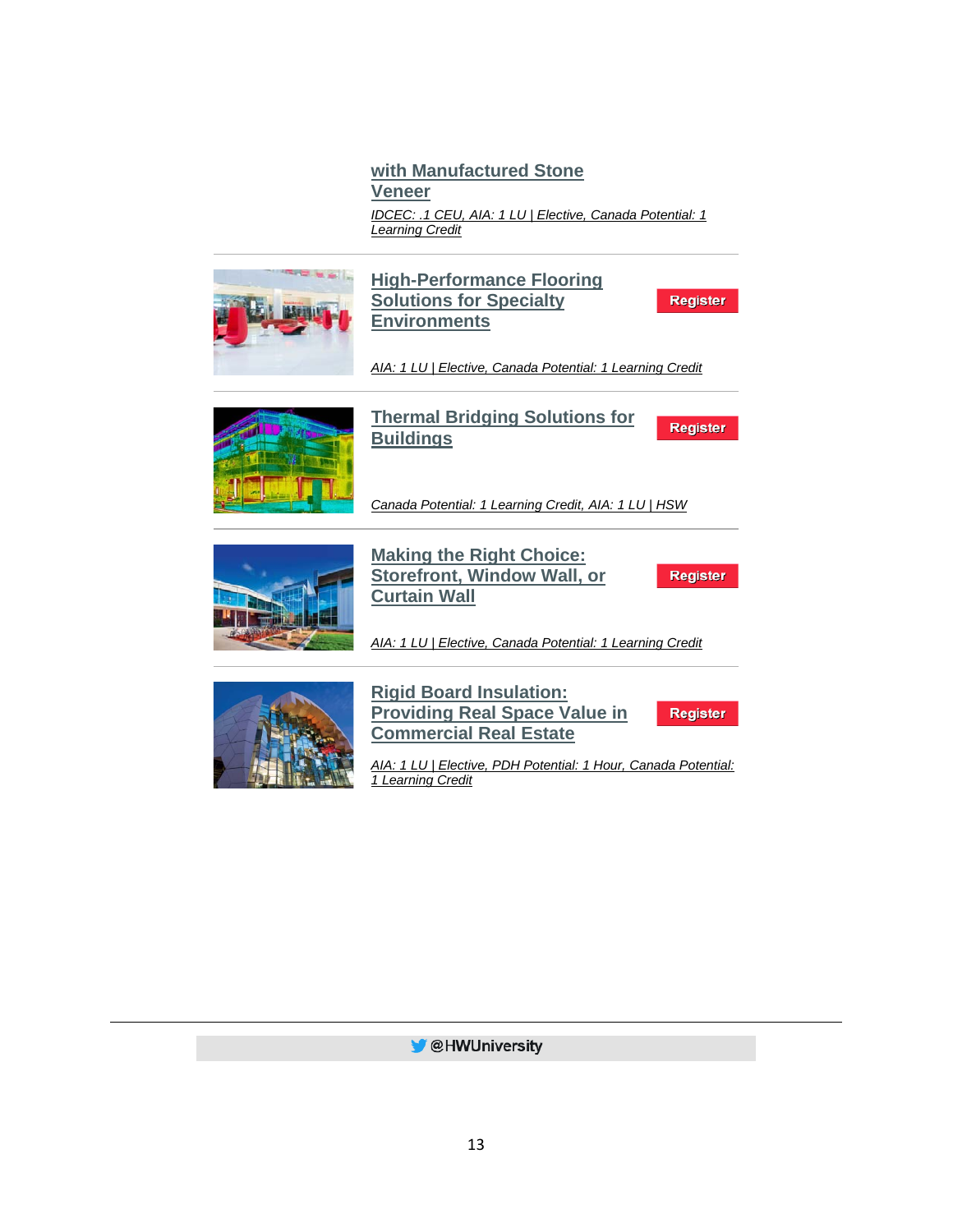



#### **[New Clay Roofing Trends:](https://linkprotect.cudasvc.com/url?a=http%3a%2f%2fclick1.e.hanleywood-media.com%2fhhqlhbjfvqwzmwsbzsrwbzjwwjzwqmsldvcvpdhsvvsmh_mpnnqswlcnbsnpdtww.html%3fa%3dbesnard%2540dzco.com%26b%3dHWU_EBMGHWUN721155_Update_Newsletter_010920%2b%2b%255BCombo%2b%25232%255D&c=E,1,rU74gn_-O8cbgIU6JgAfyfFrDIqIl2akGZqBp2R_pm9c74HqW8uPtVKCfyjKJSQ77xVAE-obmEm8KhJXx0yaZLnn3ntmGbrQMaXnz2LgDfnwZoM,&typo=1)  [Emerging Directions & Future](https://linkprotect.cudasvc.com/url?a=http%3a%2f%2fclick1.e.hanleywood-media.com%2fhhqlhbjfvqwzmwsbzsrwbzjwwjzwqmsldvcvpdhsvvsmh_mpnnqswlcnbsnpdtww.html%3fa%3dbesnard%2540dzco.com%26b%3dHWU_EBMGHWUN721155_Update_Newsletter_010920%2b%2b%255BCombo%2b%25232%255D&c=E,1,rU74gn_-O8cbgIU6JgAfyfFrDIqIl2akGZqBp2R_pm9c74HqW8uPtVKCfyjKJSQ77xVAE-obmEm8KhJXx0yaZLnn3ntmGbrQMaXnz2LgDfnwZoM,&typo=1)  [Applications](https://linkprotect.cudasvc.com/url?a=http%3a%2f%2fclick1.e.hanleywood-media.com%2fhhqlhbjfvqwzmwsbzsrwbzjwwjzwqmsldvcvpdhsvvsmh_mpnnqswlcnbsnpdtww.html%3fa%3dbesnard%2540dzco.com%26b%3dHWU_EBMGHWUN721155_Update_Newsletter_010920%2b%2b%255BCombo%2b%25232%255D&c=E,1,rU74gn_-O8cbgIU6JgAfyfFrDIqIl2akGZqBp2R_pm9c74HqW8uPtVKCfyjKJSQ77xVAE-obmEm8KhJXx0yaZLnn3ntmGbrQMaXnz2LgDfnwZoM,&typo=1)**

*AIA: 1 LU | Elective, Canada Potential: 1 Learning Credit*

Register



#### **[Flooring Options for](https://linkprotect.cudasvc.com/url?a=http%3a%2f%2fclick1.e.hanleywood-media.com%2fqvhjpsydmwfthfvstvqfstyffytfwhvjcmgmrcpvmmvdn_mpnnqswlcnbsnpdtww.html%3fa%3dbesnard%2540dzco.com%26b%3dHWU_EBMGHWUN721155_Update_Newsletter_010920%2b%2b%255BCombo%2b%25232%255D&c=E,1,SYFha7QK0IwcLWXI9uJLMsmh6To6vT8sa7M6uEENIEujJzz50RDUY-3A3ZatIGGrVnQ0uWaTBBXGY0xzeRw2pgZlfhKxbA2T37j7cqrQQVxOsg,,&typo=1)  [Hospitality and Multifamily](https://linkprotect.cudasvc.com/url?a=http%3a%2f%2fclick1.e.hanleywood-media.com%2fqvhjpsydmwfthfvstvqfstyffytfwhvjcmgmrcpvmmvdn_mpnnqswlcnbsnpdtww.html%3fa%3dbesnard%2540dzco.com%26b%3dHWU_EBMGHWUN721155_Update_Newsletter_010920%2b%2b%255BCombo%2b%25232%255D&c=E,1,SYFha7QK0IwcLWXI9uJLMsmh6To6vT8sa7M6uEENIEujJzz50RDUY-3A3ZatIGGrVnQ0uWaTBBXGY0xzeRw2pgZlfhKxbA2T37j7cqrQQVxOsg,,&typo=1)  [Housing Projects](https://linkprotect.cudasvc.com/url?a=http%3a%2f%2fclick1.e.hanleywood-media.com%2fqvhjpsydmwfthfvstvqfstyffytfwhvjcmgmrcpvmmvdn_mpnnqswlcnbsnpdtww.html%3fa%3dbesnard%2540dzco.com%26b%3dHWU_EBMGHWUN721155_Update_Newsletter_010920%2b%2b%255BCombo%2b%25232%255D&c=E,1,SYFha7QK0IwcLWXI9uJLMsmh6To6vT8sa7M6uEENIEujJzz50RDUY-3A3ZatIGGrVnQ0uWaTBBXGY0xzeRw2pgZlfhKxbA2T37j7cqrQQVxOsg,,&typo=1)**

*IDCEC: .1 CEU, AIA: 1 LU | Elective, Canada Potential: 1 Learning Credit*

Register



#### **[Community Propane](https://linkprotect.cudasvc.com/url?a=http%3a%2f%2fclick1.e.hanleywood-media.com%2fyfkpbqyvslgncgfqnfrgqnyggynglcfpwskstwbfssfvq_mpnnqswlcnbsnpdtww.html%3fa%3dbesnard%2540dzco.com%26b%3dHWU_EBMGHWUN721155_Update_Newsletter_010920%2b%2b%255BCombo%2b%25232%255D&c=E,1,yMNGRjsha-4VDCwJXj5eqQIcPDK1-6B5cHFL30LxsxsGiaLPR9RVe7h4IS9li4ybASrbnqz0HUQ0ApoTqRrjyCXgCvWE30bYDmpfmdbMnjr2nzvHX3DZErU,&typo=1)  [Systems: An Energy and](https://linkprotect.cudasvc.com/url?a=http%3a%2f%2fclick1.e.hanleywood-media.com%2fyfkpbqyvslgncgfqnfrgqnyggynglcfpwskstwbfssfvq_mpnnqswlcnbsnpdtww.html%3fa%3dbesnard%2540dzco.com%26b%3dHWU_EBMGHWUN721155_Update_Newsletter_010920%2b%2b%255BCombo%2b%25232%255D&c=E,1,yMNGRjsha-4VDCwJXj5eqQIcPDK1-6B5cHFL30LxsxsGiaLPR9RVe7h4IS9li4ybASrbnqz0HUQ0ApoTqRrjyCXgCvWE30bYDmpfmdbMnjr2nzvHX3DZErU,&typo=1)  [Technology Solution](https://linkprotect.cudasvc.com/url?a=http%3a%2f%2fclick1.e.hanleywood-media.com%2fyfkpbqyvslgncgfqnfrgqnyggynglcfpwskstwbfssfvq_mpnnqswlcnbsnpdtww.html%3fa%3dbesnard%2540dzco.com%26b%3dHWU_EBMGHWUN721155_Update_Newsletter_010920%2b%2b%255BCombo%2b%25232%255D&c=E,1,yMNGRjsha-4VDCwJXj5eqQIcPDK1-6B5cHFL30LxsxsGiaLPR9RVe7h4IS9li4ybASrbnqz0HUQ0ApoTqRrjyCXgCvWE30bYDmpfmdbMnjr2nzvHX3DZErU,&typo=1)**

*NAHB: 1 Hour, NARI: 1 Hour, Canada Potential: 1 Learning Credit, AIA: 1 LU | HSW*

Register



**[Sustainable Extruded](https://linkprotect.cudasvc.com/url?a=http%3a%2f%2fclick1.e.hanleywood-media.com%2fhsqlhbjfvqwzmwsbzsrwbzjwwjzwqmsldvcvpdhsvvsfw_mpnnqswlcnbsnpdtww.html%3fa%3dbesnard%2540dzco.com%26b%3dHWU_EBMGHWUN721155_Update_Newsletter_010920%2b%2b%255BCombo%2b%25232%255D&c=E,1,ueK6HUetCvD-bIwmDULlmDYYMPUElXLZ2KF24ffR4NoblOvg9mlBLteyK6aAM4dyYm9XBMEMsEiog4BK0gurXLv4NWelOwKlJFWxVnRcCnOhQtzMHLW50g,,&typo=1)  [Aluminum Trim Profiles](https://linkprotect.cudasvc.com/url?a=http%3a%2f%2fclick1.e.hanleywood-media.com%2fhsqlhbjfvqwzmwsbzsrwbzjwwjzwqmsldvcvpdhsvvsfw_mpnnqswlcnbsnpdtww.html%3fa%3dbesnard%2540dzco.com%26b%3dHWU_EBMGHWUN721155_Update_Newsletter_010920%2b%2b%255BCombo%2b%25232%255D&c=E,1,ueK6HUetCvD-bIwmDULlmDYYMPUElXLZ2KF24ffR4NoblOvg9mlBLteyK6aAM4dyYm9XBMEMsEiog4BK0gurXLv4NWelOwKlJFWxVnRcCnOhQtzMHLW50g,,&typo=1)  [Deliver Aesthetics and](https://linkprotect.cudasvc.com/url?a=http%3a%2f%2fclick1.e.hanleywood-media.com%2fhsqlhbjfvqwzmwsbzsrwbzjwwjzwqmsldvcvpdhsvvsfw_mpnnqswlcnbsnpdtww.html%3fa%3dbesnard%2540dzco.com%26b%3dHWU_EBMGHWUN721155_Update_Newsletter_010920%2b%2b%255BCombo%2b%25232%255D&c=E,1,ueK6HUetCvD-bIwmDULlmDYYMPUElXLZ2KF24ffR4NoblOvg9mlBLteyK6aAM4dyYm9XBMEMsEiog4BK0gurXLv4NWelOwKlJFWxVnRcCnOhQtzMHLW50g,,&typo=1)  [Durability](https://linkprotect.cudasvc.com/url?a=http%3a%2f%2fclick1.e.hanleywood-media.com%2fhsqlhbjfvqwzmwsbzsrwbzjwwjzwqmsldvcvpdhsvvsfw_mpnnqswlcnbsnpdtww.html%3fa%3dbesnard%2540dzco.com%26b%3dHWU_EBMGHWUN721155_Update_Newsletter_010920%2b%2b%255BCombo%2b%25232%255D&c=E,1,ueK6HUetCvD-bIwmDULlmDYYMPUElXLZ2KF24ffR4NoblOvg9mlBLteyK6aAM4dyYm9XBMEMsEiog4BK0gurXLv4NWelOwKlJFWxVnRcCnOhQtzMHLW50g,,&typo=1)**

*Canada Potential: 1 Learning Credit, AIA: 1 LU | HSW*

Register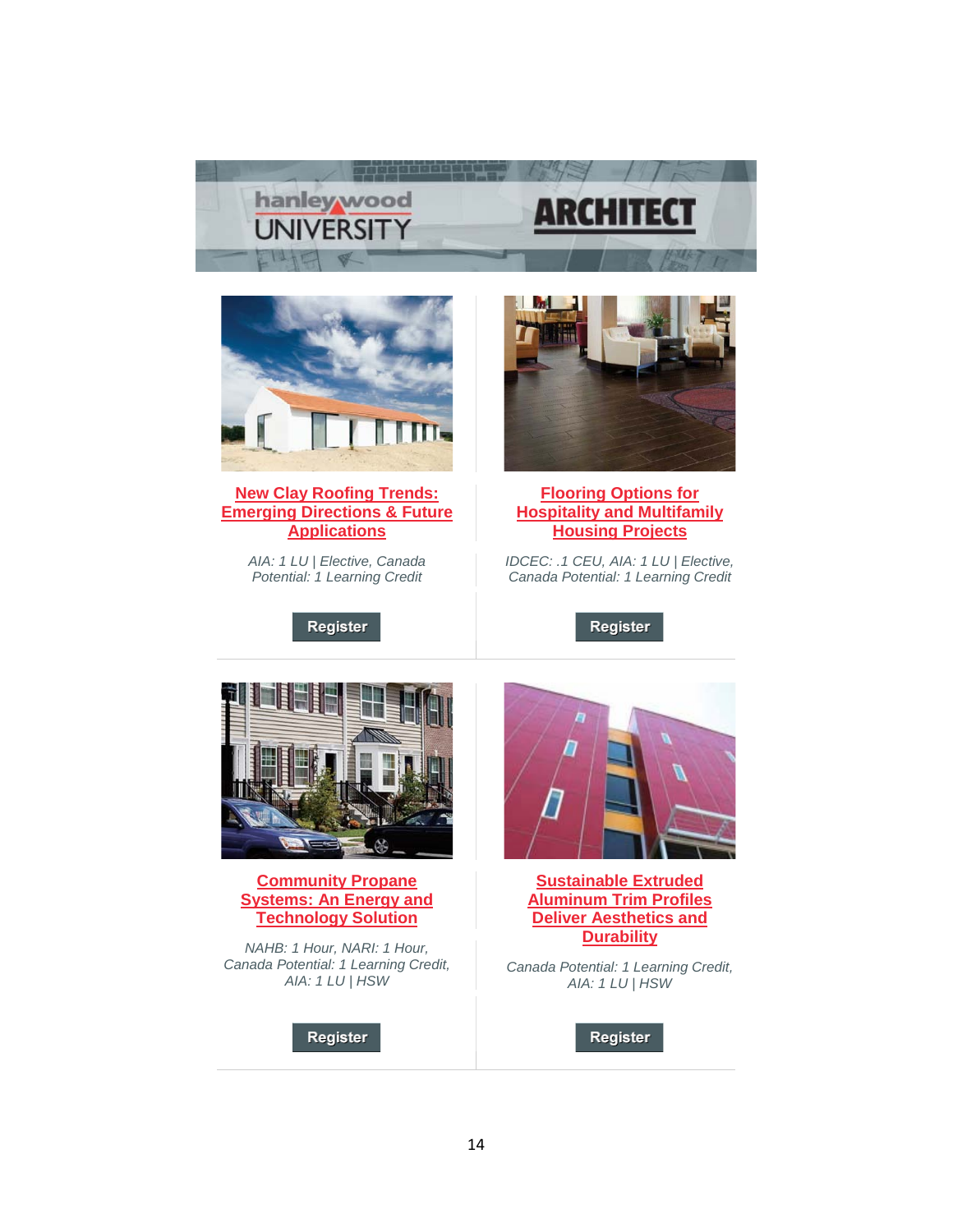

#### **[Fire Performance of](https://linkprotect.cudasvc.com/url?a=http%3a%2f%2fclick1.e.hanleywood-media.com%2fojqcrjsqtzldmlkjdkgljdsllsdlzmkcptwtnprkttkqq_mpnnqswlcnbsnpdtww.html%3fa%3dbesnard%2540dzco.com%26b%3dHWU_EBMGHWUN721155_Update_Newsletter_010920%2b%2b%255BCombo%2b%25232%255D&c=E,1,6zUbilFT1RpWJa61XkLw_jijColWJW7PoiH8_Ev7BugdSQv5uSYhPjYij0nz5Y5MPLtNeoyL3hAgQTFgG8kQraCPhRrYkj7sq9tv-rUc&typo=1)  Insulated [Metal Panel](https://linkprotect.cudasvc.com/url?a=http%3a%2f%2fclick1.e.hanleywood-media.com%2fojqcrjsqtzldmlkjdkgljdsllsdlzmkcptwtnprkttkqq_mpnnqswlcnbsnpdtww.html%3fa%3dbesnard%2540dzco.com%26b%3dHWU_EBMGHWUN721155_Update_Newsletter_010920%2b%2b%255BCombo%2b%25232%255D&c=E,1,6zUbilFT1RpWJa61XkLw_jijColWJW7PoiH8_Ev7BugdSQv5uSYhPjYij0nz5Y5MPLtNeoyL3hAgQTFgG8kQraCPhRrYkj7sq9tv-rUc&typo=1)  [Systems](https://linkprotect.cudasvc.com/url?a=http%3a%2f%2fclick1.e.hanleywood-media.com%2fojqcrjsqtzldmlkjdkgljdsllsdlzmkcptwtnprkttkqq_mpnnqswlcnbsnpdtww.html%3fa%3dbesnard%2540dzco.com%26b%3dHWU_EBMGHWUN721155_Update_Newsletter_010920%2b%2b%255BCombo%2b%25232%255D&c=E,1,6zUbilFT1RpWJa61XkLw_jijColWJW7PoiH8_Ev7BugdSQv5uSYhPjYij0nz5Y5MPLtNeoyL3hAgQTFgG8kQraCPhRrYkj7sq9tv-rUc&typo=1)**

*AIA: 1 LU | Elective, Canada Potential: 1 Learning Credit*



**[Create Beautiful Outdoor](https://linkprotect.cudasvc.com/url?a=http%3a%2f%2fclick1.e.hanleywood-media.com%2fgtkjlgsmcytdntkgdkqtgdsttsdtynkjfcrcpflkccrwy_mpnnqswlcnbsnpdtww.html%3fa%3dbesnard%2540dzco.com%26b%3dHWU_EBMGHWUN721155_Update_Newsletter_010920%2b%2b%255BCombo%2b%25232%255D&c=E,1,pQ2Jo3QsO8HVa9X7_cy5cwVIOFy1SwAA57Lr6rX7vlW3tlGfGd-j1GnfEg7PrqwckwclEdbdHRE5ncRX3iqbmGgLsvJ_lXwv4cDkxLl32CRHohOQcQ,,&typo=1)  [Spaces with Polymer and](https://linkprotect.cudasvc.com/url?a=http%3a%2f%2fclick1.e.hanleywood-media.com%2fgtkjlgsmcytdntkgdkqtgdsttsdtynkjfcrcpflkccrwy_mpnnqswlcnbsnpdtww.html%3fa%3dbesnard%2540dzco.com%26b%3dHWU_EBMGHWUN721155_Update_Newsletter_010920%2b%2b%255BCombo%2b%25232%255D&c=E,1,pQ2Jo3QsO8HVa9X7_cy5cwVIOFy1SwAA57Lr6rX7vlW3tlGfGd-j1GnfEg7PrqwckwclEdbdHRE5ncRX3iqbmGgLsvJ_lXwv4cDkxLl32CRHohOQcQ,,&typo=1)  [Composite Deck Material](https://linkprotect.cudasvc.com/url?a=http%3a%2f%2fclick1.e.hanleywood-media.com%2fgtkjlgsmcytdntkgdkqtgdsttsdtynkjfcrcpflkccrwy_mpnnqswlcnbsnpdtww.html%3fa%3dbesnard%2540dzco.com%26b%3dHWU_EBMGHWUN721155_Update_Newsletter_010920%2b%2b%255BCombo%2b%25232%255D&c=E,1,pQ2Jo3QsO8HVa9X7_cy5cwVIOFy1SwAA57Lr6rX7vlW3tlGfGd-j1GnfEg7PrqwckwclEdbdHRE5ncRX3iqbmGgLsvJ_lXwv4cDkxLl32CRHohOQcQ,,&typo=1)**

*AIA: 1 LU | Elective, Canada Potential: 1 Learning Credit, LA\_CES/non-HSW: 1 PDH*

Register